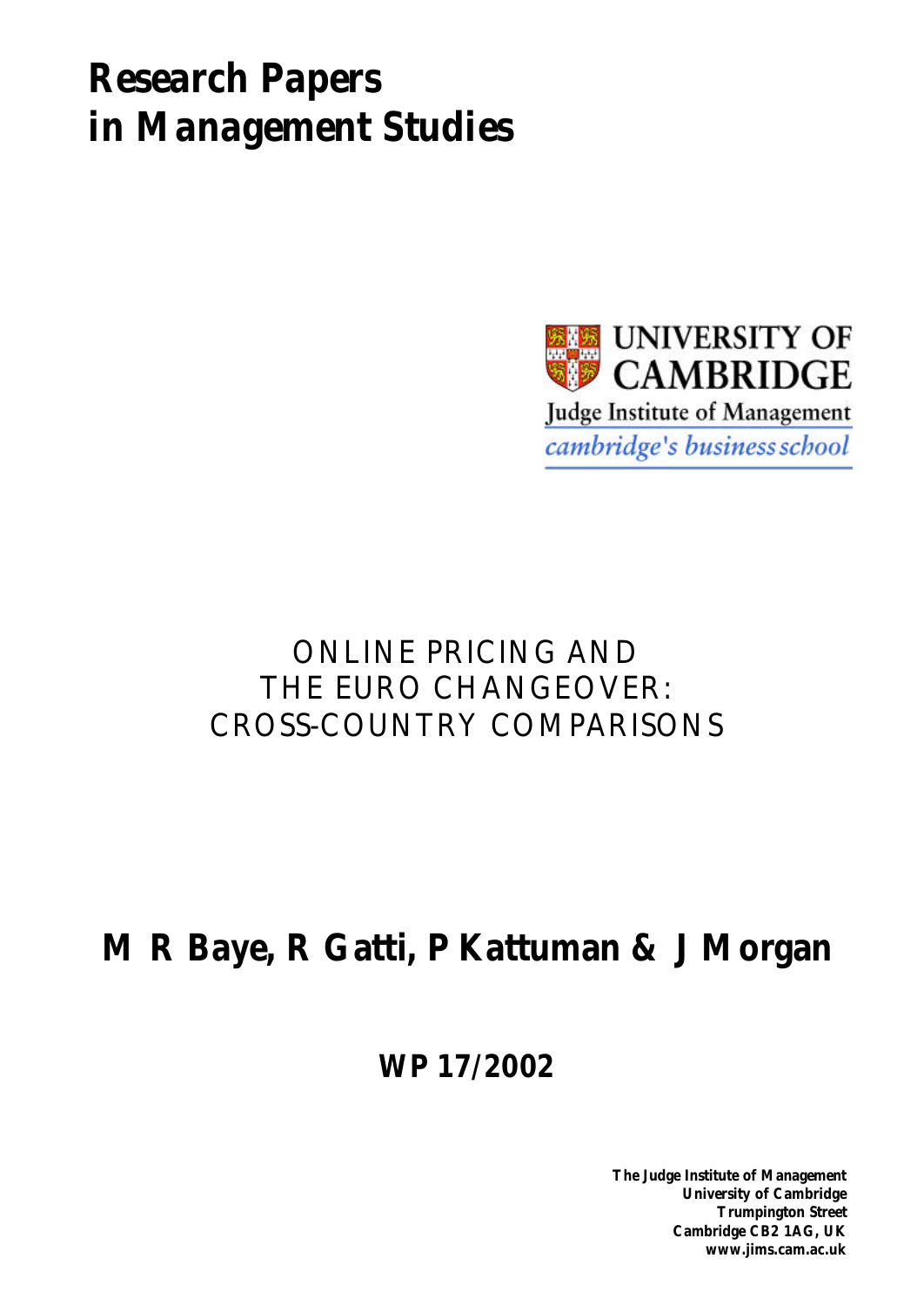These papers are produced by the Judge Institute of Management, University of Cambridge.

The papers are circulated for discussion purposes only. Their contents should be considered preliminary and are not to be quoted without the authors' permission.

## ONLINE PRICING AND THE EURO CHANGEOVER: CROSS-COUNTRY COMPARISONS

### **M R Baye, R Gatti, P Kattuman & J Morgan**

### **WP 17/2002**

Professor Michael Baye Dr Rupert Gatti Kelley School of Business Trinity College Email: mbaye@indiana.edu Email: jrjg1@cam.ac.uk

Judge Institute of Management Haas School of Business Tel: +44 (0) 1223 764136 Tel: +1 510 642-2669 Fax: +44 (0) 1223 339701 Fax: +1 810 885-5959 Email: p.kattuman@jims.cam.ac.uk Email: morgan@haas.berkeley.edu

Indiana University University of Cambridge Tel: +1 812 855-2779<br>Tel: +1 812 855-2779 Tel: +44 (0) 1223 335280 Fax: +1 812 855-3354 Fax: +44 (0) 1223 338564

Dr Paul Kattuman **Professor John Morgan** University of Cambridge The University of California at Berkeley

Please address enquiries about the series to:

Research Support Manager Judge Institute of Management Trumpington Street Cambridge CB2 1AG, UK Tel: 01223 339700 Fax: 01223 339701 E-mail: research-support@jims.cam.ac.uk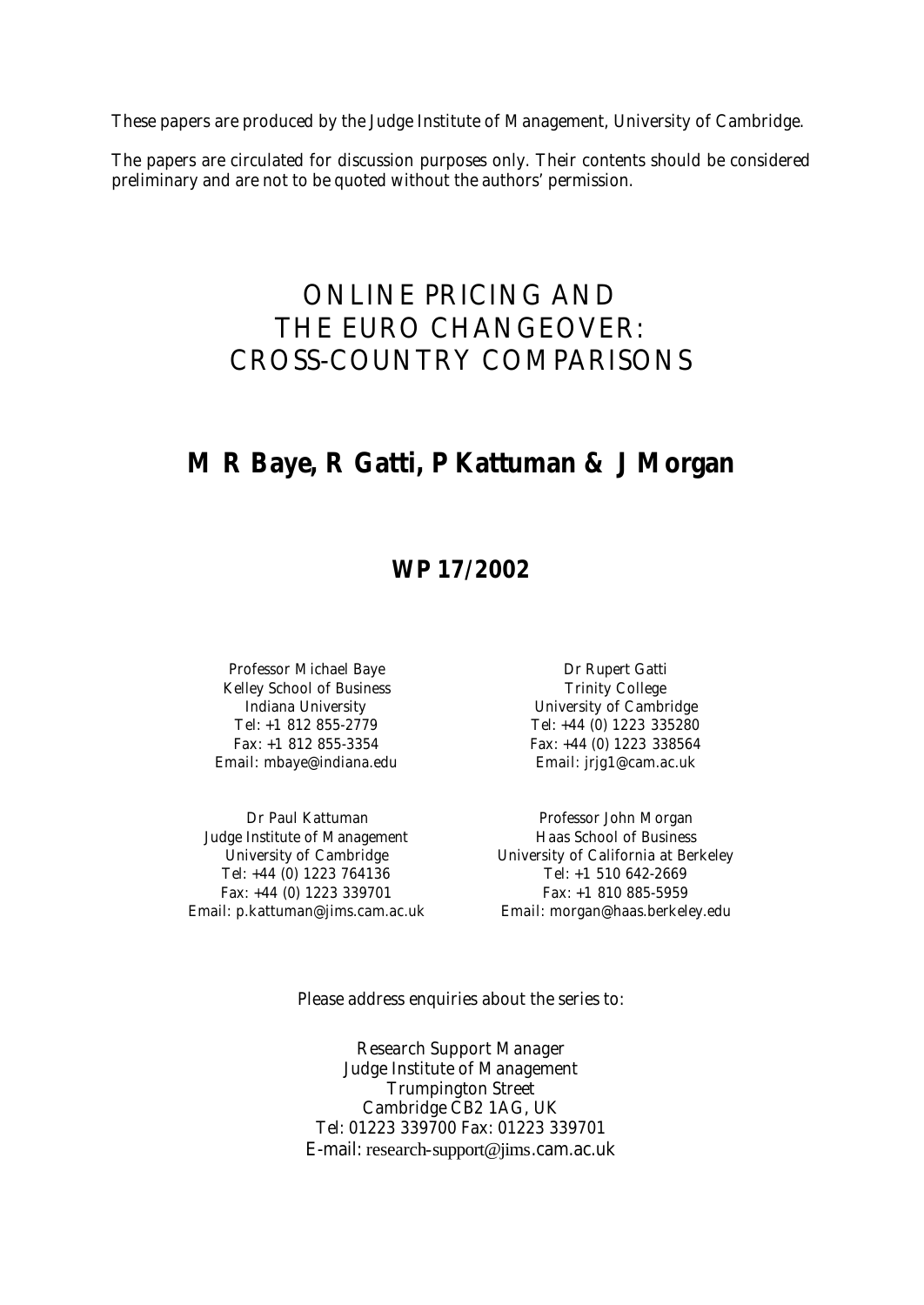## Online Pricing and the Euro Changeover: Cross-Country Comparisons<sup>∗</sup>

Michael R. Baye Indiana University Rupert Gatti University of Cambridge

Paul Kattuman University of Cambridge

John Morgan University of California at Berkeley

October 15, 2002

#### Abstract

We study the impact of the Euro on prices charged by online retailers within the EU. Our data spans the period before and after the Euro was introduced, covers a variety of products, and includes countries inside and outside of the Eurozone. Our main finding is that the Euro changeover in 2002 neither mitigated price differences nor resulted in purchasing power parity for products sold online. In fact, evidence suggests that online prices in the Eurozone actually increased compared to prices of EU countries outside the Eurozone. Further, contrary to the predictions of purchasing-power-parity, we find significant differences in the prices charged by firms both within and across seven countries in the European Union. We also find significant differences in both the average price charged and the best price available in these countries. These conclusions are robust to a variety of controls.

JEL Classification Numbers: D400, D830, F150, L130, M370 Keywords: Price competition, Euro, Internet

<sup>∗</sup>We have been fortunate to have excellent research assistance from Hyunsuk Kang, Joeseph Hamed, Maris Goldmanis, Kata Cserep and especially Jihong Lee. Dennis Paul facilitated the database construction. Various authors have benefited from discussions with Glenn Ellison, Sarah Fisher Ellison, Chris Meisner, and Rene Reimer. Financial assistance from the ESRC (Grant No. RG35586) is gratefully acknowledged. The fourth author gratefully acknowledges the financial support of the National Science Foundation. Corresponding author: John Morgan, 545 Student Services Building, #1900, Berkeley, CA 94720. E-mail: morgan@haas.berkeley.edu.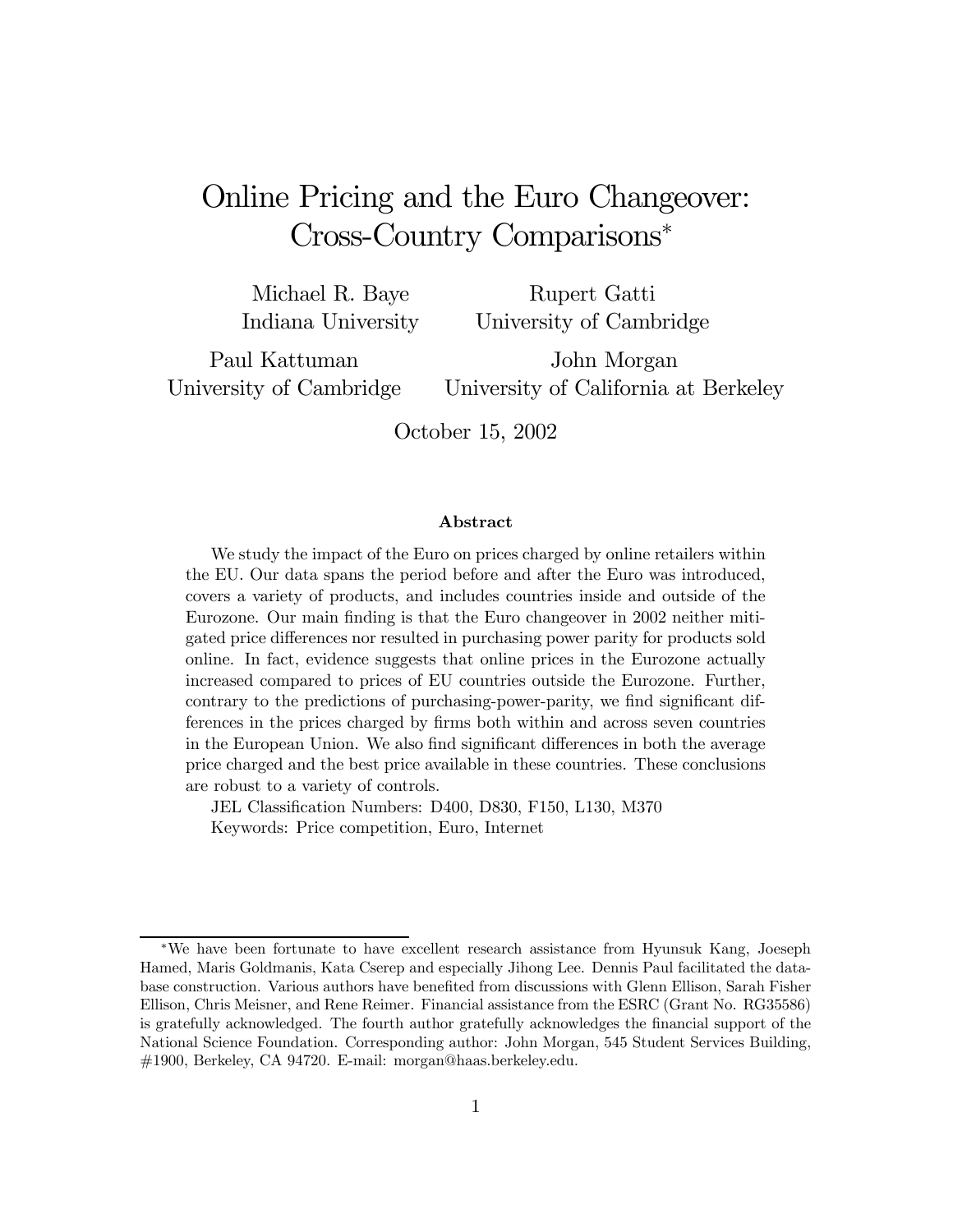### 1 Introduction

The Euro became a reality for consumers in twelve nations on 1 January 2002, when it was introduced for retail transactions in all the participating countries.<sup>1</sup> Prior to this, retail transactions were conducted in local currencies. The main arguments made in favour of the Euro's introduction were that a single currency would facilitate the transparency of prices across Europe and reduce transactions costs associated with currency exchange. Pedro Solbes, the EU Commissioner for Economic and Financial Affairs, suggested that, "Trading in the same currency across borders lowers costs while cross border price transparency encourages competition."<sup>2</sup>

One might expect that Internet price comparison sites would enhance any procompetitive effects of price transparency by making it easier for consumers to identify "bargains" and arbitrage price differences within and among Eurozone countries. Hence, if one is going to see the presumed gains of this improved transparency, Internet markets would be a logical place to look. In this paper, we study the dynamics of online retail pricing in the period immediately before and immediately after the retail introduction of the Euro to assess its impact. Our analysis is based on retail price data we collected from Kelkoo–the leading Internet price comparison site in the EU.

Contrary to what one might expect based on theories of competitive markets and purchasing-power-parity, we find significant differences in the prices charged by firms both within and across seven countries in the European Union. We also find significant differences in both the average price charged and the best price available in

<sup>&</sup>lt;sup>1</sup>The Euro was actually introduced as a currency in January 1999, but was not legal tender for use by consumers in retail transactions until January 2002. Between January 1 and February 28, 2002 all retailers were required to accept payments in both their own local currency and the Euro. From March 1, 2002, the Euro became the only legal currency in all members of the Eurozone.

 $^{2}$ *Inf* $\bigoplus$ *uro*, Volume 15, 2000.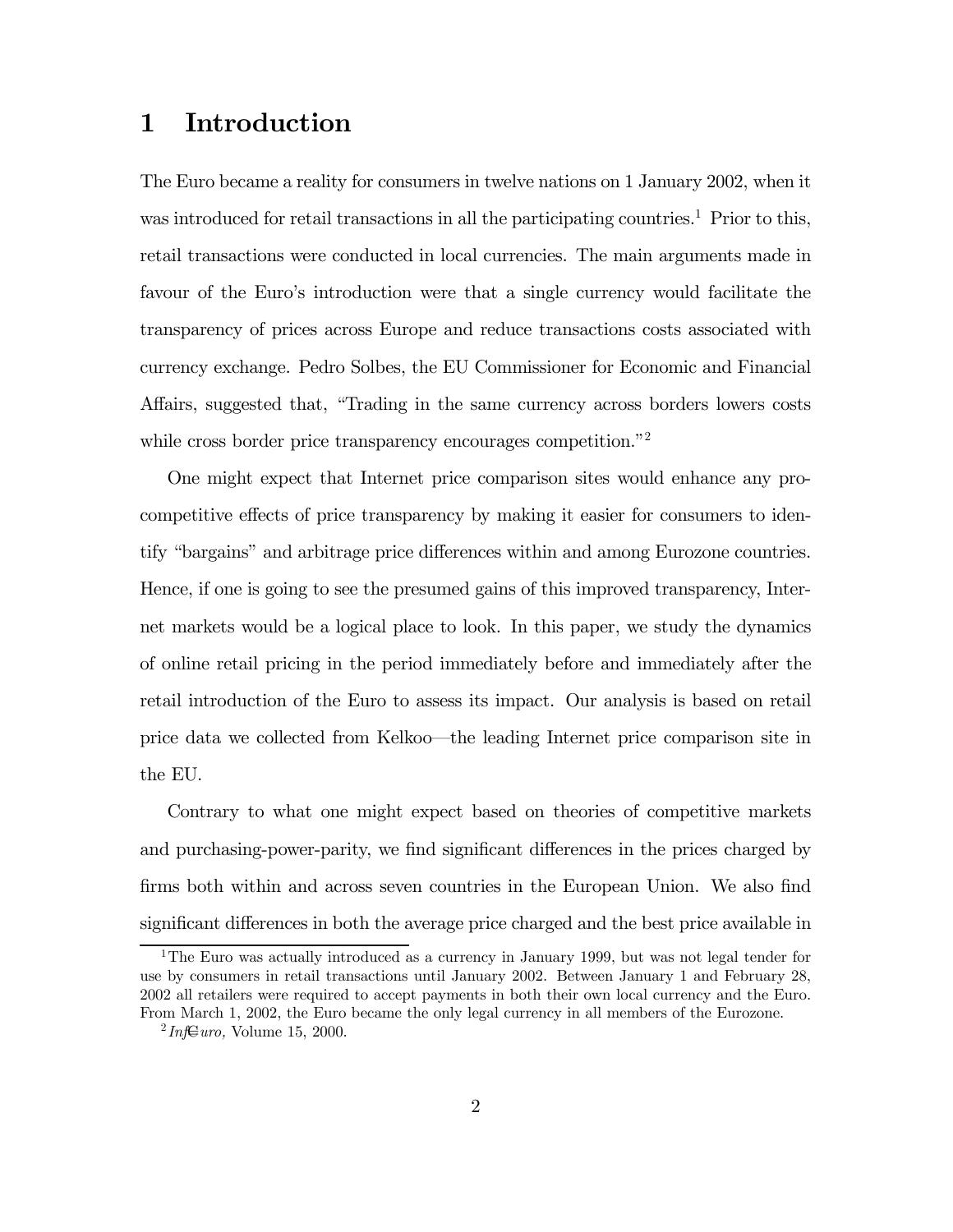these countries. Cross-country price differentials are prevalent for products that are language specific and those that are not, and persist regardless of whether one views different firms as selling homogeneous or differentiated products. Our main finding is that the Euro changeover in 2002 neither mitigated price differences nor resulted in purchasing power parity for products sold online. In fact, evidence suggests that online prices in the Eurozone actually increased compared to prices of EU countries outside the Eurozone.

Our analysis is based on a dataset that has several features that distinguish it from the extant literature.<sup>3</sup> We collected firm and price information from the Kelkoo sites in the seven EU countries: four in the Eurozone and three outside it. Our study looked at pricing for 28 products across a variety of product categories and price points. We obtained price information during a period that straddled the introduction of the Euro; thus, we are able to look at variation both pre and post Euro introduction as well as variation between pricing inside and outside the Eurozone. To our knowledge, this is the first study that offers as many cross-country comparisons and covers as broad a range of products.<sup>4</sup> More importantly, we believe ours is the first academic study of the impact of the introduction of the Euro on retail pricing. By including four Eurozone and three non Eurozone countries in the study, we examine what some might view as a "natural experiment" on the impact of this important monetary

<sup>3</sup>A growing number of studies have examined pricing on the Internet. For studies based on online markets in the US, see Bailey (1998a,b); Bakos and Brynjolfsson (2000); Baye, Morgan, and Scholten (2001, 2002, 2003); Baylis and Perloff (2002); Bergen, Dutta, and Shugan (1996); Brown and Goolsbee (2002); Brynjolfsson and Smith (2000b); Clemons, Hann, and Hitt (2000); Dellarocas (2001); Ellison and Ellison (2001); Morton, Zettelmeyer and Silva-Risso (2001); Resnick and Zeckhauser (2002); Resnick et al. (2002); Scholten and Smith (2002); Smith (2001); and Ward and Lee (2000). For an excellent survey of this literature, see Elberse, Barwise and Hammond (forthcoming).

 $^{4}$ However, Lehman (2001) studies prices for package holidays from German online travel agencies. Latcovich & Smith (2001) study online book markets in the UK. Clay and Tay (2001) examine the prices of textbooks sold by nine online bookstores in North America, the United Kingdom and Germany, and report substantial cross-country price dispersion.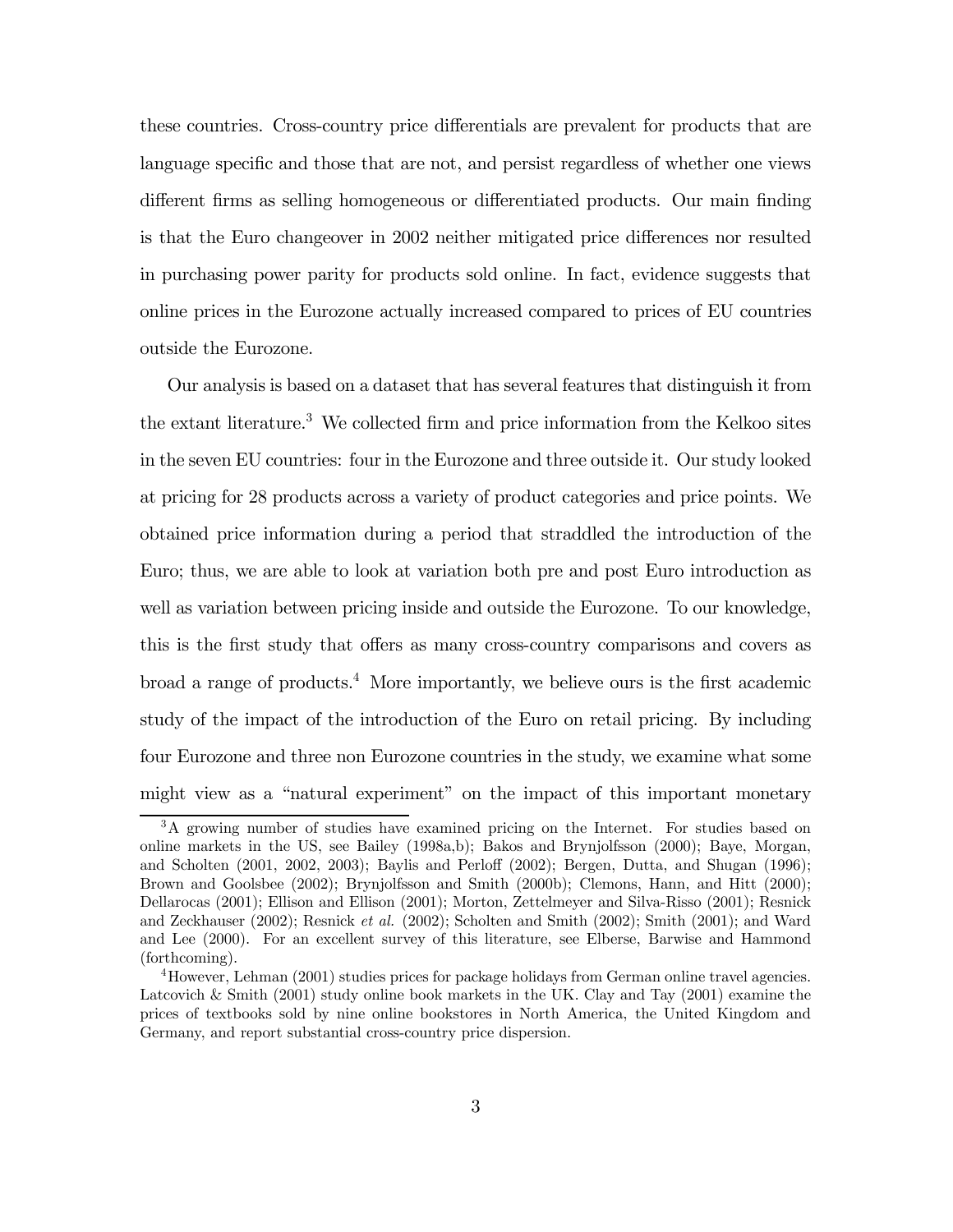reform on pricing behavior.

Our analysis recognizes differing views of the relevant transaction price to use in comparing prices in online markets. Some have taken the position that identical products sold by different firms in online markets are homogeneous, and therefore that a majority of consumers using a price comparison site will purchase at the minimum listed price (Baye and Morgan, 2001). In this case, the relevant price to compare pre and post-Euro is the minimum price. On the other hand, one might reasonably argue that price differences for identical products stem from heterogeneities in service or reputations, and firms charging higher prices also enjoy sales (Narasimhan, 1988; and Pan et. al, 2001). In this case, the natural comparison is the average price charged by all firms in the market. While the absence of sales data precludes us from discriminating between these two extreme views, our main finding is invariant to the use of minimum or average prices. We find higher average prices post Euro, regardless of whether one views products as identical or differentiated.

The remainder of the paper proceeds as follows. In section 2, we describe the nature of the data used in our study. Section 3 presents summary measures of price competition in EU online markets as well as statistical analysis of pricing before and after the Euro changeover. The statistical analysis shows that our main findings are robust to a variety of controls, including product life cycle effects (prices of all products in our sample tended to decline over time), market structure (average and best prices are generally decreasing in the number of firms selling products in each country), heterogeneities in exchange rates, tax rates, and controls for other dynamic changes (such as consumer access to the Internet). In section 4, we offer several possible explanations for why the introduction of the Euro resulted in higher online prices within the Eurozone. Finally, section 5 concludes.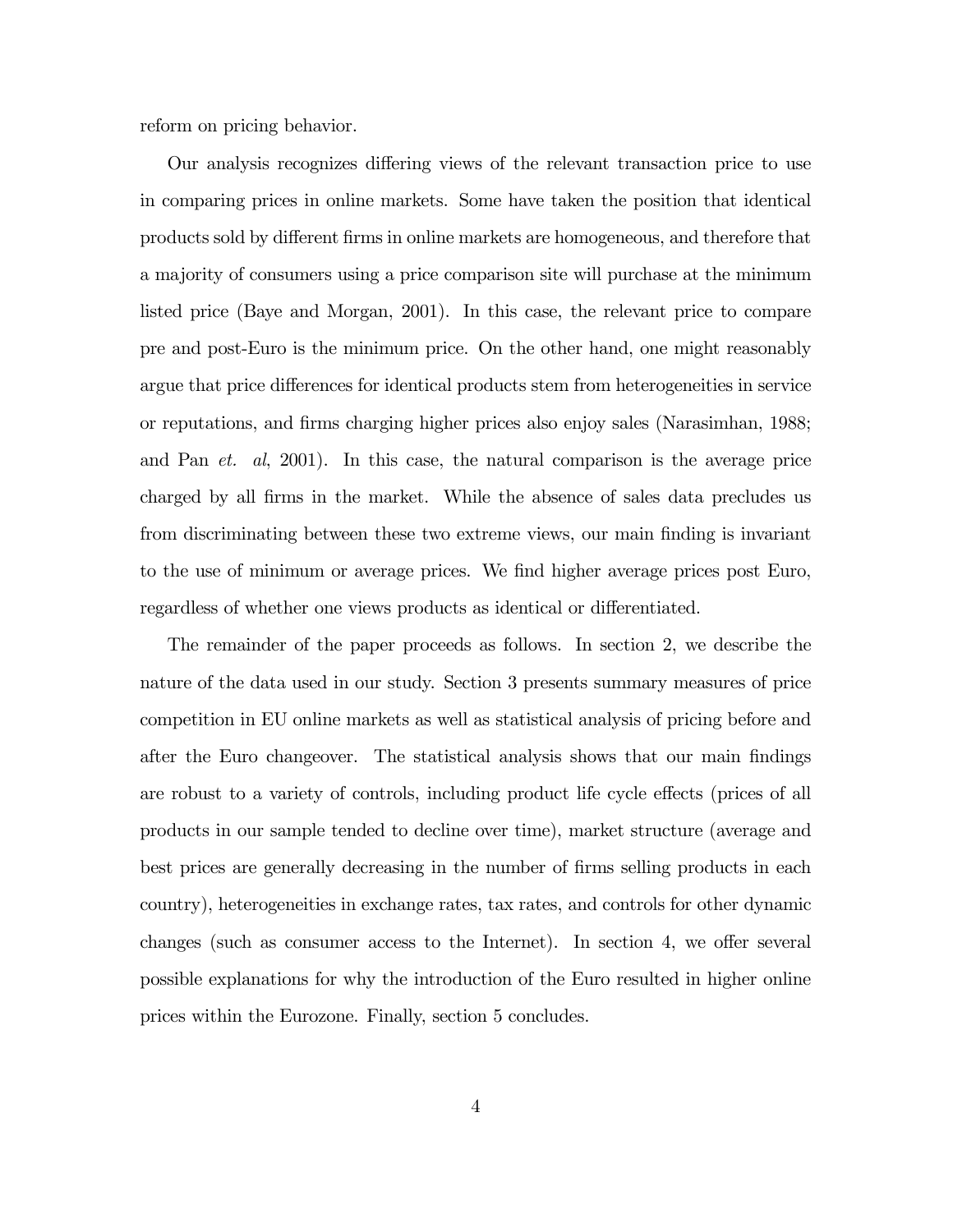### 2 Data

The price data for this study were downloaded from Kelkoo.<sup>5</sup> It is now the dominant price listing service in Europe, operating in eight countries–more than any other price listing service in Europe. Across Europe, over 1 million distinct users access Kelkoo sites every month. $6$  Of the eight countries in which Kelkoo presently operates, seven are members of the European Union (France, Italy, Netherlands, Spain, Sweden, UK, Denmark), and four (France, Italy, Netherlands, Spain) are members of the Eurozone.

The layout and structure of the Kelkoo web pages are very similar in all countries, although obviously the language used on each national web site varies. This similarity in structure is an important aspect of the data collected as it hopefully minimizes any behavioral differences amongst consumers that may be generated by different web page layouts. Consumers on each site are offered a broad range of product categories, ranging from music and books to financial services, telephones and telephonic services, household appliances, computers, clothing, cars, cosmetics and so on. There are several ways of searching for particular products within each category, but once a product is identified, Kelkoo provides a list of firms selling the product, the prices charged, and additional information such as delivery costs.

Figure 1 shows a screenshot of the prices listed for the Palm m505 PDA in the UK on 1 March 2002. Seven firms offer the product, at seven different prices ranging from £281.99 to £ 349.99. With one further mouse-click, the consumer can enter the

<sup>&</sup>lt;sup>5</sup>Specifically, the program GoZilla! was used to download the relevant pages from the various Kelkoo sites. These files were then converted from html code into a format suitable for econometric analysis by a specialist software company in India, Cordiant Interweb Technologies.

 $6$ Kelkoo was founded in France in 1999 and, through mergers and acquisitions, rapidly expanded into other European markets over the following two years. Within France, it now has the same name recognition amongst Internet users as Amazon.com. Kelkoo is ranked as either the first or second most accessed price listing service in all eight countries, and is the leading price listing service in the two countries with the most developed Internet retail markets (France and the United Kingdom). It is accessed by over twice as many individual users each month as its next closest rival in these two countries. (Statistics from Jupiter MMXI and Hitwise Statistics)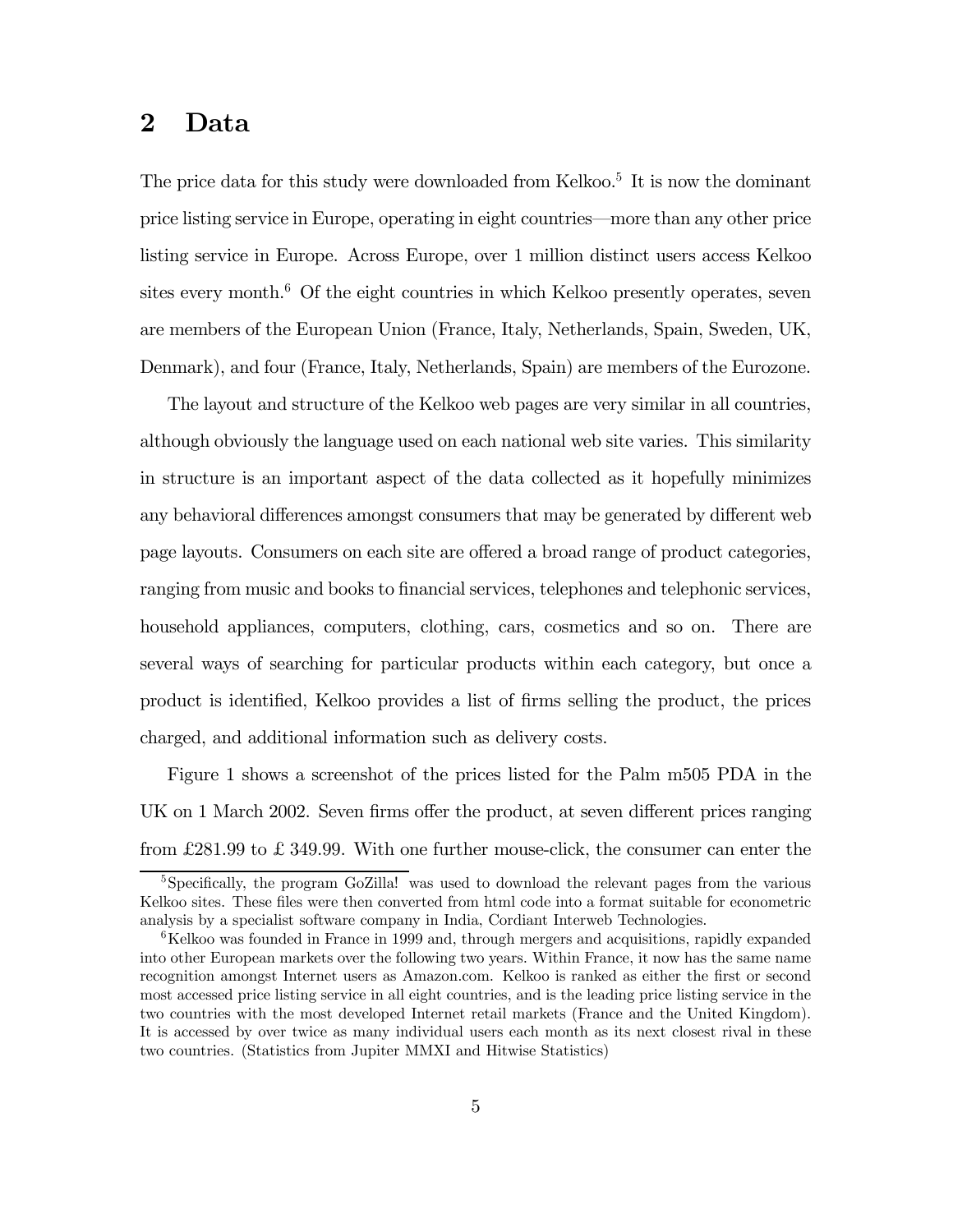Kelkoo site in six other EU countries and repeat the search. Consumers interested in purchasing an item 'click through' from the Kelkoo page to the firm's own web site using the 'More' button. Kelkoo's revenue is generated by charging firms a fee for each consumer 'click through' generated to the firm's web page. The fees charged vary between product categories and countries, but range from  $\epsilon 0.30$  to  $\epsilon 1.50$  per 'click through'. Firms are not charged a fixed fee to list on Kelkoo, although there is an implicit cost of formatting data on the web site for access by Kelkoo. Consumers are not charged any fees to access Kelkoo.

All prices used in this study include local sales taxes, exclude transportation and delivery charges, and have been converted into Euros at the relevant daily exchange rate.7 Tax rates on retail transactions vary across the countries monitored, ranging from  $16\%$  in Spain to  $25\%$  in Denmark and Sweden.<sup>8</sup> Including transportation charges into the analysis has no impact on the results reported, as these charges are small relative to the observed price variation.

We collected firm and price information from the Kelkoo sites in these seven EU countries for 28 specific and well-defined products across six main product categories, Games, Games Consoles, Music, PDAs, Printers, and Scanners–a full list of the products selected appears in Appendix 1. The categories were selected to reflect areas where Internet retailing was strongest and where product differences across countries were smallest.9 Within categories, all the products selected were identified to be selling well in at least three countries at the start of the study. For each of

<sup>7</sup>On all Kelkoo websites, Euro pricing was also phased in over the period. In October, all sites reported prices in the domestic currency only. In December and January, prices in the Eurozone member countries were reported in both the domestic currency and Euros. By May, the prices in all Eurozone countries, except France, were being quoted in Euros only. Oddly, the French site was still reporting prices in both Euros and Francs.

<sup>8</sup>Sales tax rates in the relevant countries are: Denmark 25%, Sweden 25%, Italy 20%, France 19.6%, Netherlands 19%, Britain 17.5%, and Spain 16%.

<sup>9</sup>Books, for example, suffer from language specificity and the product range for household appliances vary greatly between countries.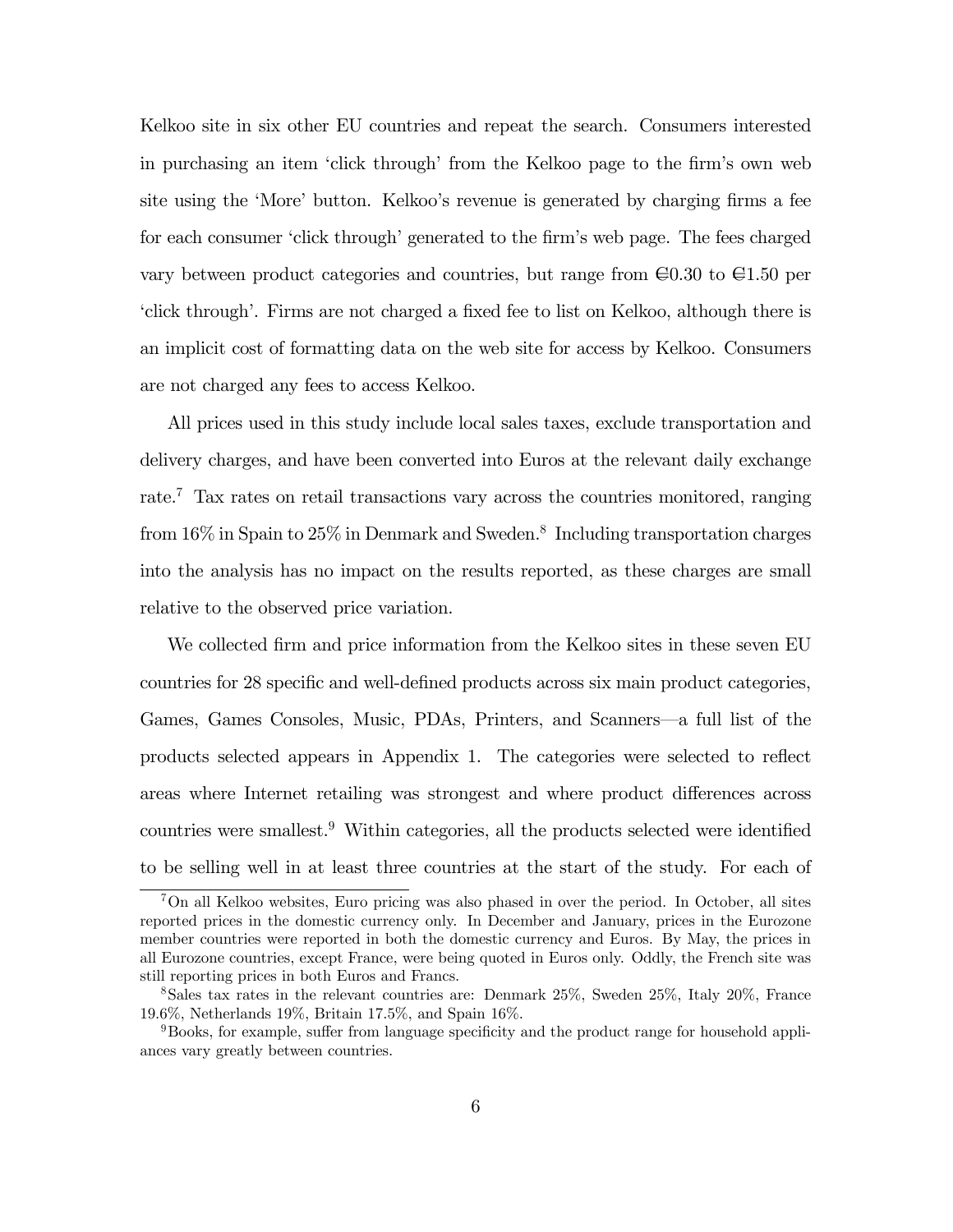these 28 products, firm-specific price quotations were downloaded from the Kelkoo websites on four dates: 25 October 2001, 14 December 2001, 11 January 2002 and 3 May 2002.<sup>10</sup> This resulted in 2633 price observations.

### 3 Results

As mentioned above, Kelkoo is one of the leading price comparison sites in many countries in Europe. Compared to the US, however, Internet retailing and price comparison sites are relatively less developed in Europe. This difference in development may be readily seen in the average number of firms listing prices at Kelkoo for the products in our study. As shown in Table 1, the average number of firms listing prices for specific products in a given country is never more than seven. This is considerably lower than the average of 20 or so listings reported in Baye, *et al.* (2001) for similar products at the US price comparison site, Shopper.com.11 By May 2002, fewer firms were listing prices on Kelkoo than was the case in October 2001. This might be explained by the rapid product life cycle typical of the basket of items we study, or by the 'shake-out' in Internet related businesses that occurred over the period.<sup>12</sup>

The second panel of Table 1 reports price indices for our (equally weighted) commodity basket of 28 products, across countries and dates (normalized by French prices in October). Notice that in October, the prices in all non-Eurozone countries were higher than in *every* Eurozone country. Given the nature of the products selected, one might expect prices to fall over time due to technological or "fad" obsolescence. By

 $10\,\text{For some products, where downloading difficulties occurred, web pages were downloaded the$ following day.

<sup>&</sup>lt;sup>11</sup>The number of firms listing prices at Kelkoo ranges from 0 to 13, compared to US sites where the number of sellers ranges from 0 to 63 (see Baye,  $et \ al.,\ 2001$ ).

 $12$ Another possible explanation for this change is that, post-Euro, sellers within the Eurozone were effectively competing with each other in all Eurozone countries, and this increased competition led to net exit and consolidation (cf. Sutton (1998)). This explanation is not consistent with the data; Table 1 shows that the decline in the number of firms is similar inside and outside the Eurozone.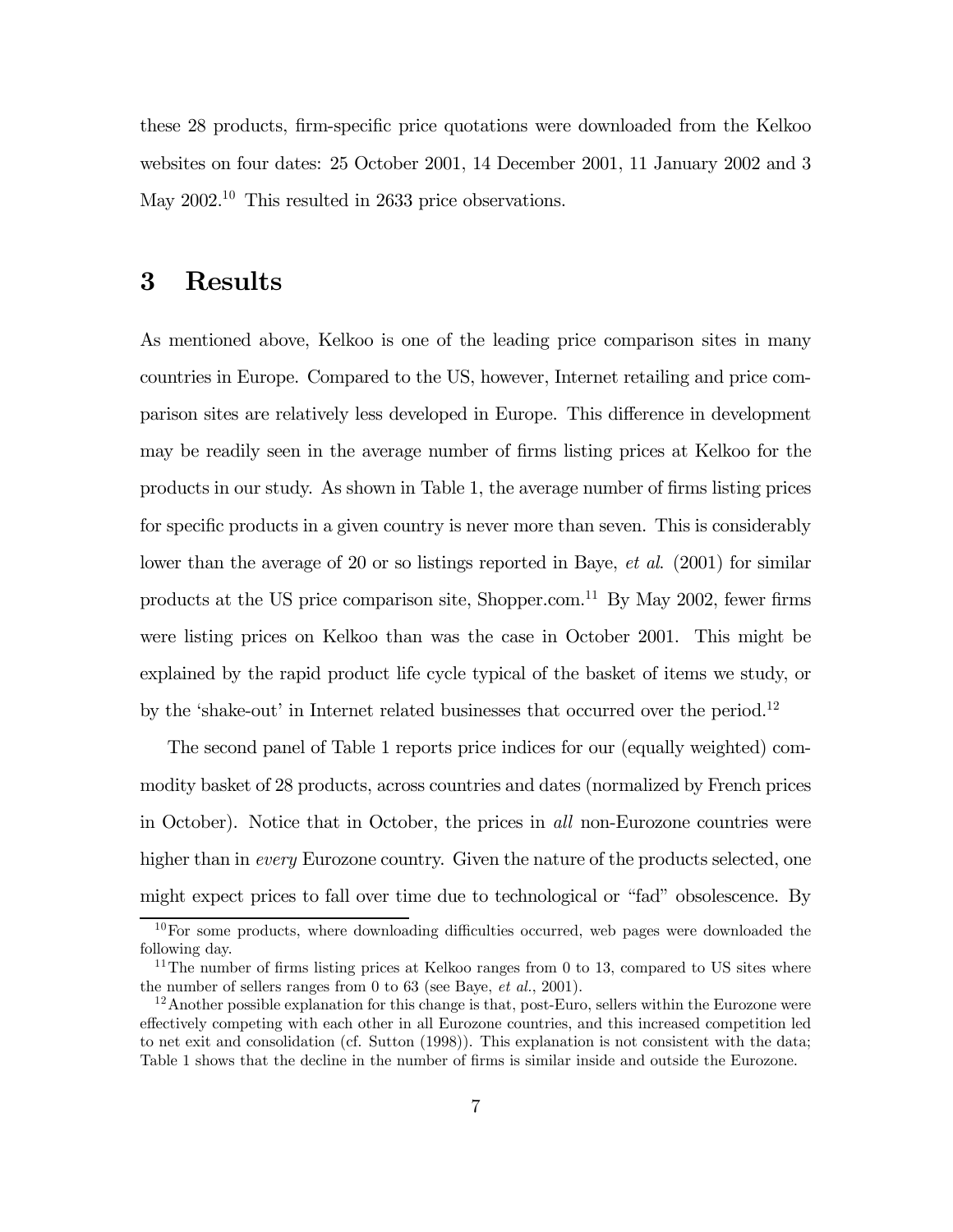May, France experienced a 7% decline in average prices, and all non-Eurozone countries witnessed even greater price declines. In the Eurozone, prices rose marginally in the Netherlands, and substantially in Spain.

The picture is the same when we consider indices for minimum prices, constructed again for our commodity basket with product-wise minimum prices in France as the base. The third panel of Table 1 shows that, in October, minimum prices in non-Eurozone countries were higher than in Eurozone countries. By May, the index of minimum prices in France fell by 8%. Between October and May, the minimum price index fell in every non-Eurozone country by more than in any Eurozone country. In Spain, minimum prices increased.

The price differences observed in both mean and minimum prices can be partially explained by differences in sales tax rates among countries. However, even when sales tax is excluded, the overall pattern prevails; see the italicized columns in panels 2 and 3 of Table 1. In October, Spain remains the cheapest, Denmark the most expensive, and both average and minimum prices indices remain higher in the UK and Denmark than in any Eurozone country. By May, products sold in Eurozone countries are more expensive, strikingly so in the case of minimum prices. Of course, differences in sales tax rates (which were constant over the period) have no impact on the movement of the price indices over the period.

One similarity between US and European price comparison sites is the presence of dispersed prices for virtually identical products.13 One measure of price dispersion frequently used in the literature (see, for instance, Carlson and Pescatrice, 1980) is the coefficient of variation, which is defined as the sample standard deviation in prices

<sup>&</sup>lt;sup>13</sup>Of course, while the products themselves are identical, the firms might well differ in return policies, shipping speed, ease of buying at their sites, and so on. In principle, these heterogeneities could be responsible for the price dispersion observed on price comparison sites in both Europe and the US.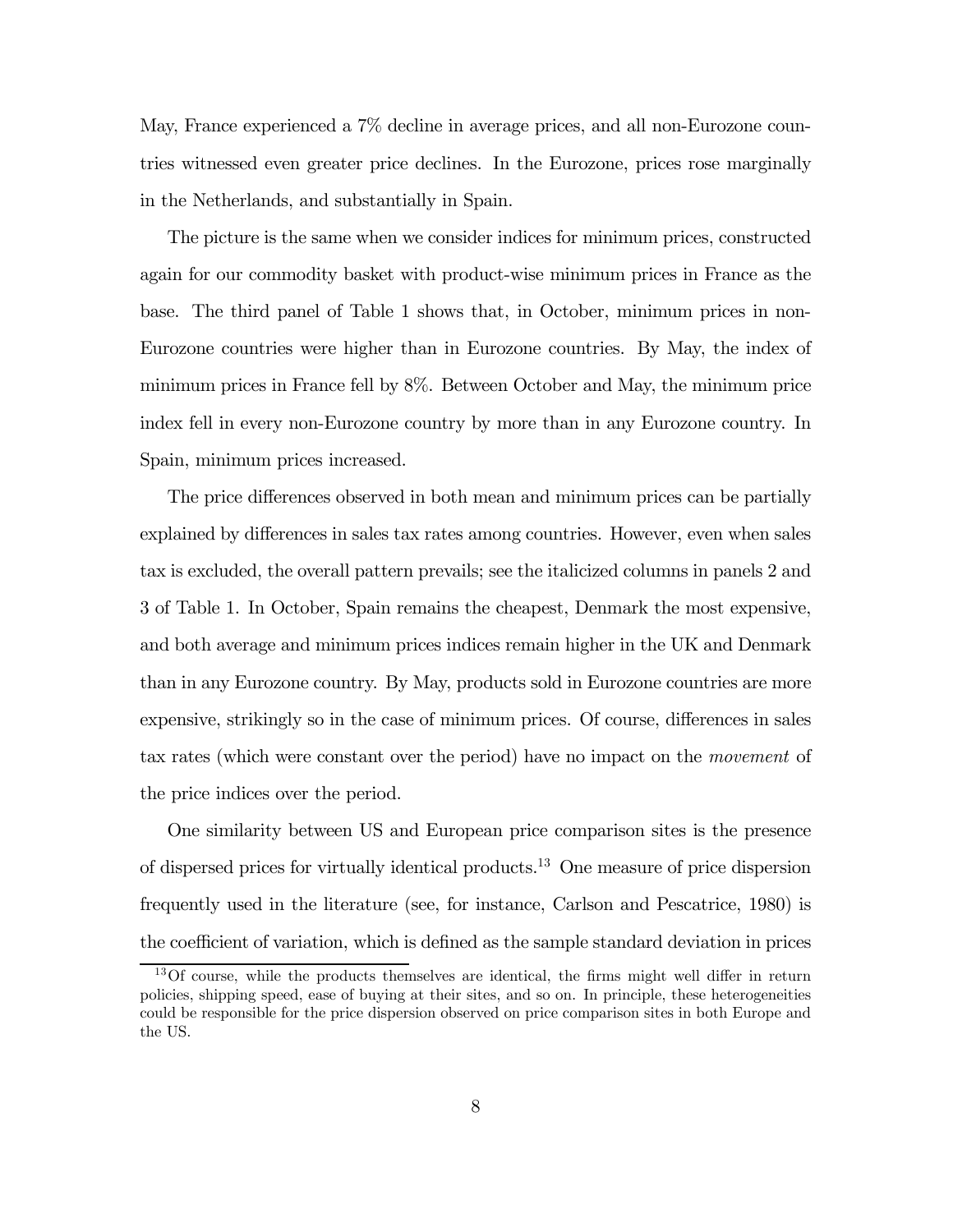divided by the sample mean. Dispersion using this measure is reported in the fourth panel of Table 1. The levels of price dispersion in Europe are comparable to what has been observed for similar items offered on price listing services in the US. Interestingly, by May, price dispersion increased in five of the seven countries studied compared to the levels of price dispersion observed in October. The May price dispersion figures are somewhat higher than US levels of price dispersion in online markets, but lower than the levels of price dispersion found in conventional retail markets in the EU prior to the Euro changeover (see Commission of the European Communities, 2001). Another measure of price dispersion that has been reported for online US markets is the range. Brynjolfsson and Smith (2000a) report price ranges of about 33% in their study of online pricing of books and CDs sold in the US. Our basket of products displays similar ranges in prices. Analogous to the changes observed in the coefficient of variation, the range in prices tends to be higher in May than it was in October, increasing in all of the countries studied except Italy.

Table 2 examines the dynamics of pricing for a particularly popular item, the Palm M505. The numbers of firms listing prices for this product tend to be somewhat higher than the averages reported in Table 1. The average price tends to differ quite a bit between countries. As the table shows, in October, the lowest average price for the Palm occurs in Spain, where it is offered for  $\epsilon$ 479 as compared to Denmark, where it is offered at  $\epsilon$ 565. The differences in prices for the Palm in October seem related to whether the country is in the Eurozone. The lowest average price offered outside the Eurozone is higher than the highest average price offered inside the Eurozone. This difference is still present after the Euro changeover, although by this time the prices inside the Eurozone have generally gone up. In two of the four Eurozone countries, the average price is essentially unchanged; in the other two Eurozone countries, the price has increased. No similar upward trend in prices can be seen outside the Eurozone.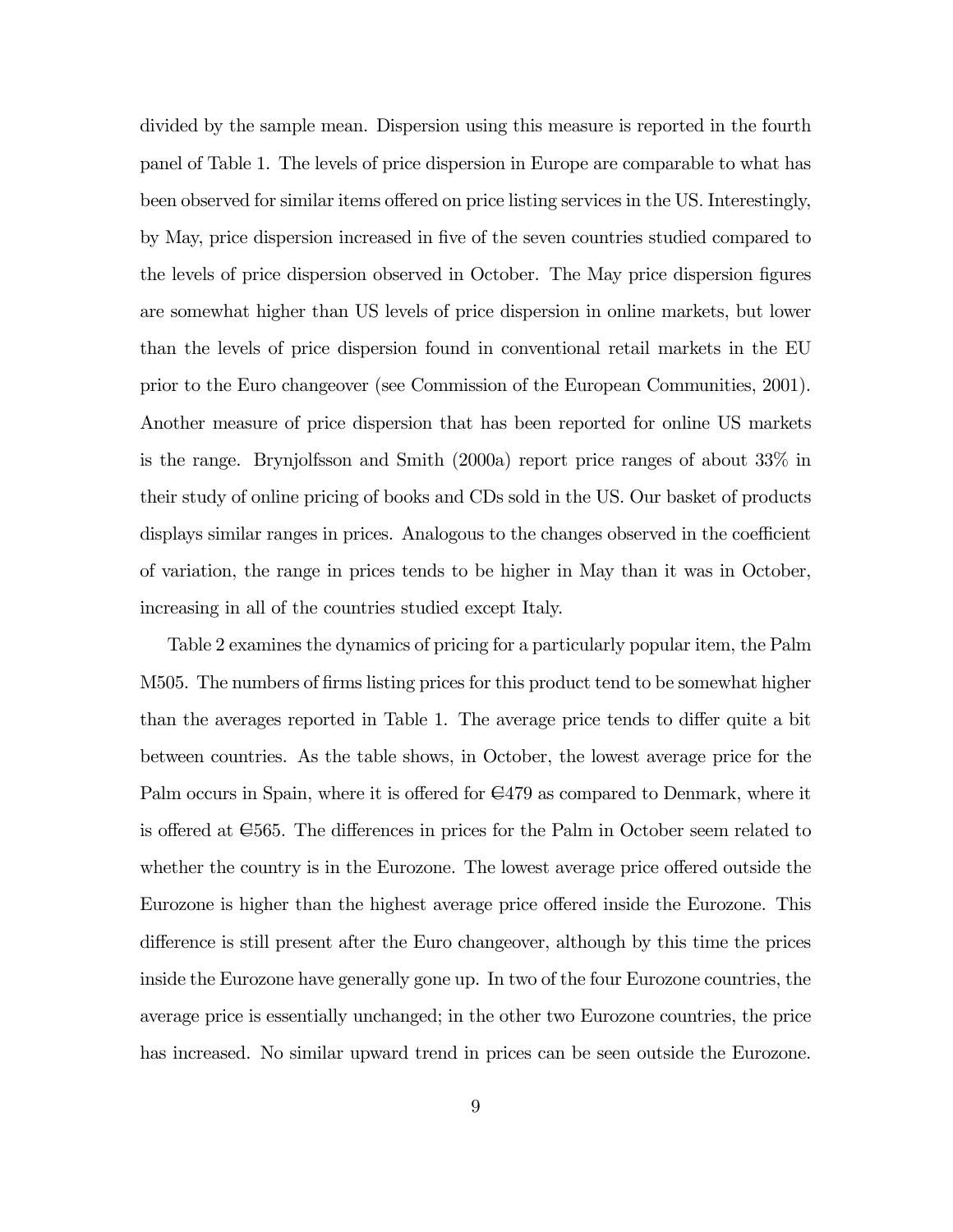Prices go down in Denmark and the UK, and stay the same in Sweden. This increase in prices after the changeover is puzzling in view of the aging of the product and the heightened transparency from the single currency.

The situation is similar when one examines the lowest prices charged for the Palm M505. In October, Spain had the lowest *average* price. France had the lowest *listed* price on that date (at  $\epsilon$ 410). Again, the lowest price outside of the Eurozone is higher than the highest minimum price within the Eurozone. By May, there is an upward trend in prices in the Eurozone. The lowest price is now in Italy, but it is 11% higher than the French price in October. Further, the lowest overall price is now in Denmark (at  $C=454$ ). Thus, minimum prices are also higher in the Eurozone after the changeover than they were a few months before.

The number of firms listing prices varies across countries. One might expect that when the number of competing firms in a given country becomes larger, prices will tend to become more competitive. One sees this, to some extent, in Table 2. For instance, in Spain, the lowest price is high when only two firms list prices, and drops when five or six firms list prices. Similarly for the Netherlands, a decline in the number of firms from four in October 2001 to two in May 2002 coincides with an increase in average price. The correlation, however, is far from perfect.

Of course, this is merely suggestive. Both the change in numbers of firms and the Euro changeover were happening simultaneously, so it is difficult to disentangle these effects by simply looking at the lowest and average prices across countries and dates. Further, product heterogeneity may explain the differences in prices for the Palm M505 across countries. A Palm will typically be configured to operate in the language of the country where the listing occurs. Thus, a Palm offered by an Italian seller will have menus in Italian, which makes it less useful for a Dutch buyer. Of course, it is possible to reconfigure the Palm to the desired language, but this hassle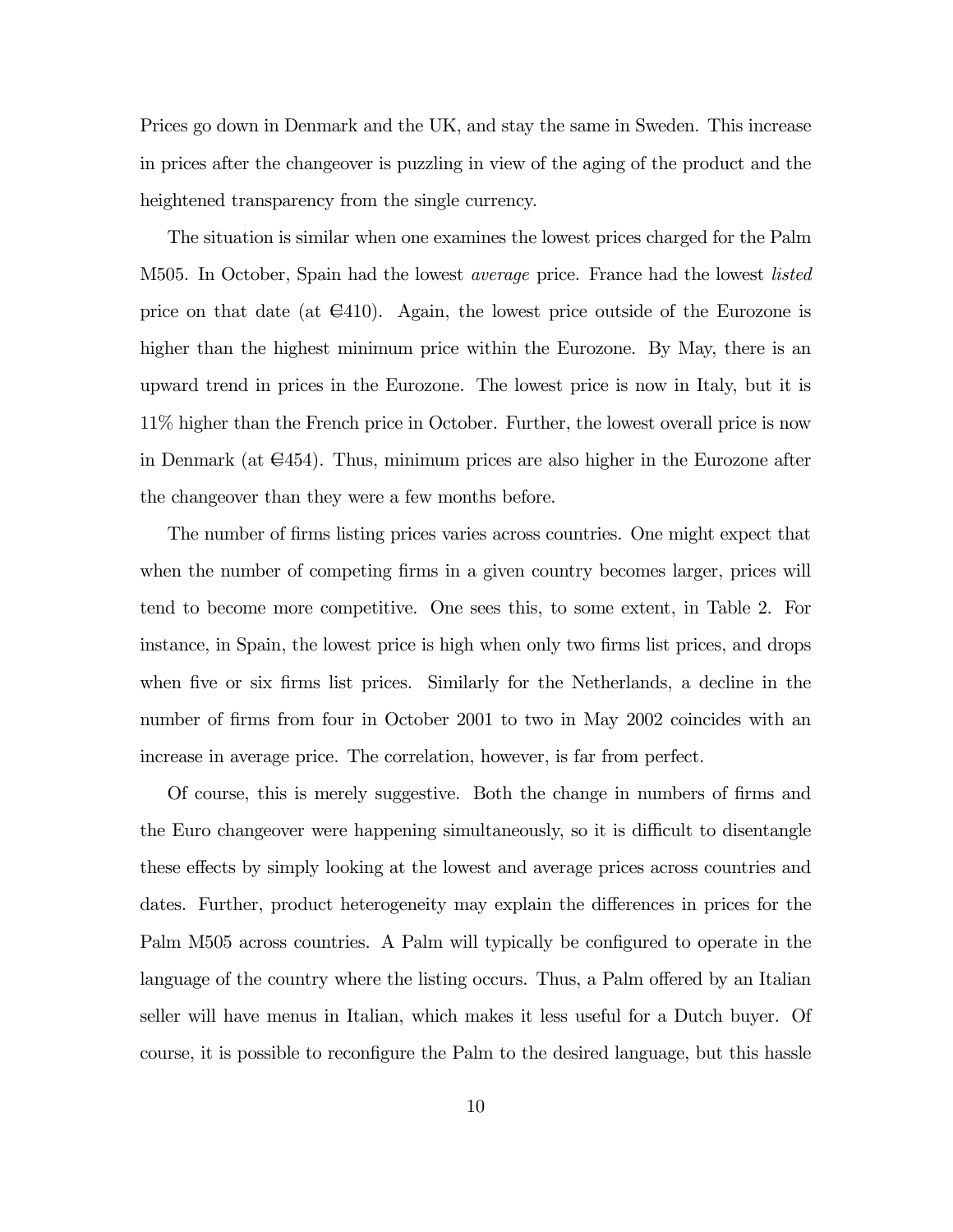alone may explain the price differences. This explanation, however, has no bearing on why prices generally trended up in Eurozone countries and not in non-Eurozone countries. We explore this issue in greater detail in section 4.

Given the language issues associated with the Palm, in Table 3 we also show the price trends for a less language specific product, a music CD by Shaggy, which was quite popular at the end of 2001. While the language used on the packaging of this item differs across countries, the content is identical. Presumably, consumers mostly care about the content–the songs–contained on the CD. As Table 3 shows, the number of firms listing prices for this item differs substantially across countries and across time. In October, the number of price listings in non-Eurozone countries is higher than the number of listings in Eurozone countries; however, by May, this has evened out.

In the non-Eurozone countries, average prices are lower in May than in October. This is not unexpected, given the short product life cycles of popular music CDs. What is curious is that average prices within the Eurozone tended to *increase* between October and May. In three of the four Eurozone countries, the average price of the CD went up–increasing by 9.9% in France and by 7.4% in Spain. Only in Italy was any price decline registered, and this by only 1.3%. In contrast, average prices fell in all of the non-Eurozone countries. The smallest such price decline was registered in the UK, and here the average price still dropped by 10%.

The tendency for prices to decline by much less for countries inside the Eurozone compared to those outside it is also reflected in changes in minimum prices. In October, there was no clear difference between Eurozone and non-Eurozone prices. By May, the lowest price offered in each of the non-Eurozone countries decreased by at least 21%. Similar price declines did not occur inside the Eurozone. In two countries, minimum prices either remained the same or increased slightly. The remaining two,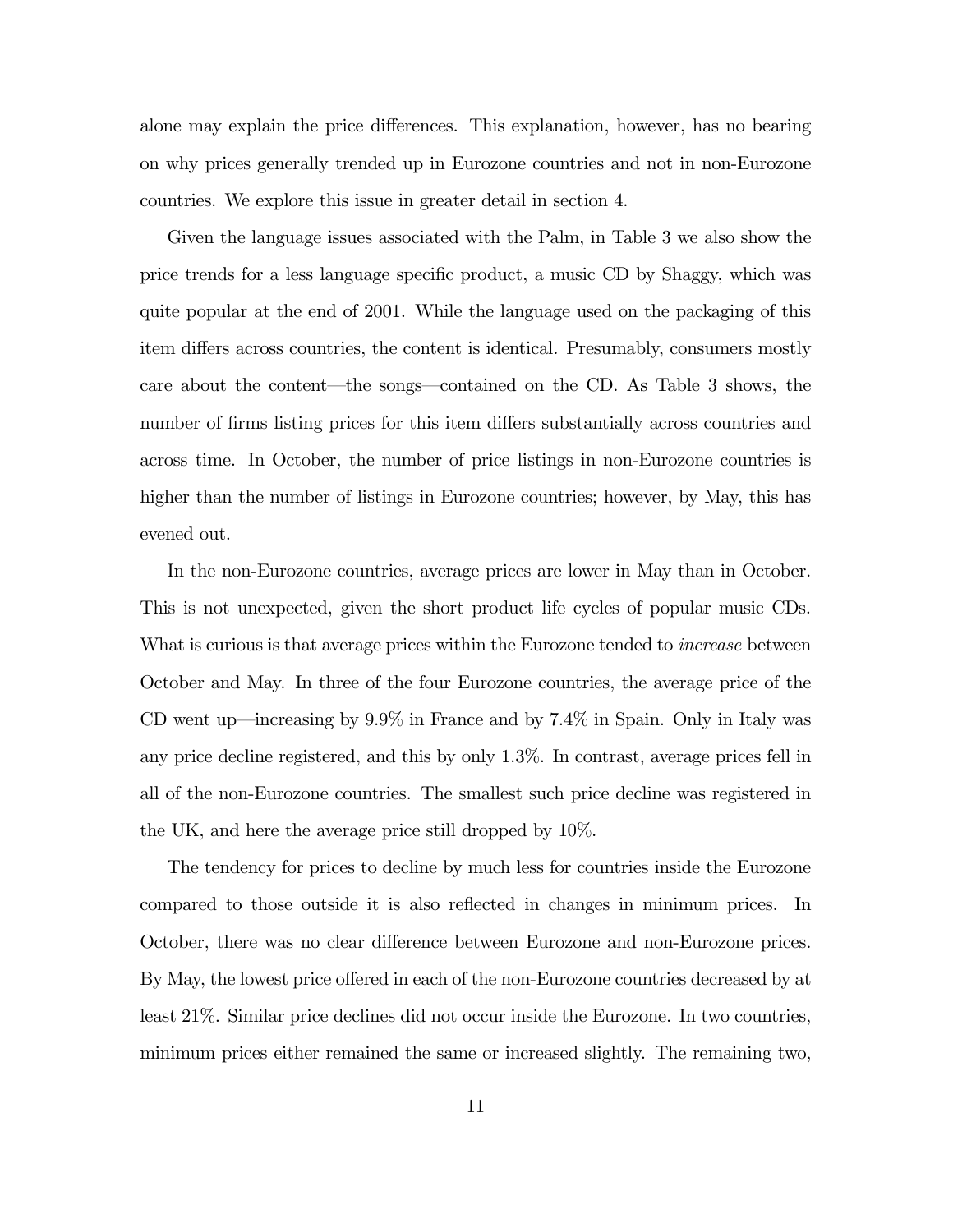Spain and the Netherlands, showed declines of 10.1% and 1.7%, respectively. The upshot is that by May minimum prices inside the Eurozone tended to be higher than those outside it.

Thus, price dispersion for similar products is prevalent within and across EU countries at levels that are comparable to online and conventional retail markets in the US. There are differences in average and best prices in Europe, and this is true of products that are language specific and those that are not. Price differences across countries do not disappear within the Eurozone after the currency changeover. While one argument in favor of the single currency was that it would promote competition, the data suggest that online prices in the Eurozone generally went up after the changeover. Finally, it appears that the number of competing firms within a country impacts the competitiveness of prices: The more firms listing prices, the lower the product price. We explore all of these issues in greater detail in the next section.

### 3.1 Statistical Analysis

The tables and graphs in the previous section are merely suggestive and do not account in a systematic way for dynamic changes in such key variables as the number of consumers or firms with Internet access, costs, reservation prices, or differences in products (such as product popularity). To attempt to control for these potentially important factors, we use a simple regression model to study the relationship between the prices (expressed in logs) and the number of firms listing the product on Kelkoo, the timing of these price offers relative to the Euro changeover, and the countries where the products were being offered. To attempt to control for unobserved differences in demand, costs and market structure, we use country, product and date indicators. Date fixed effects control for unobserved changes over time in the number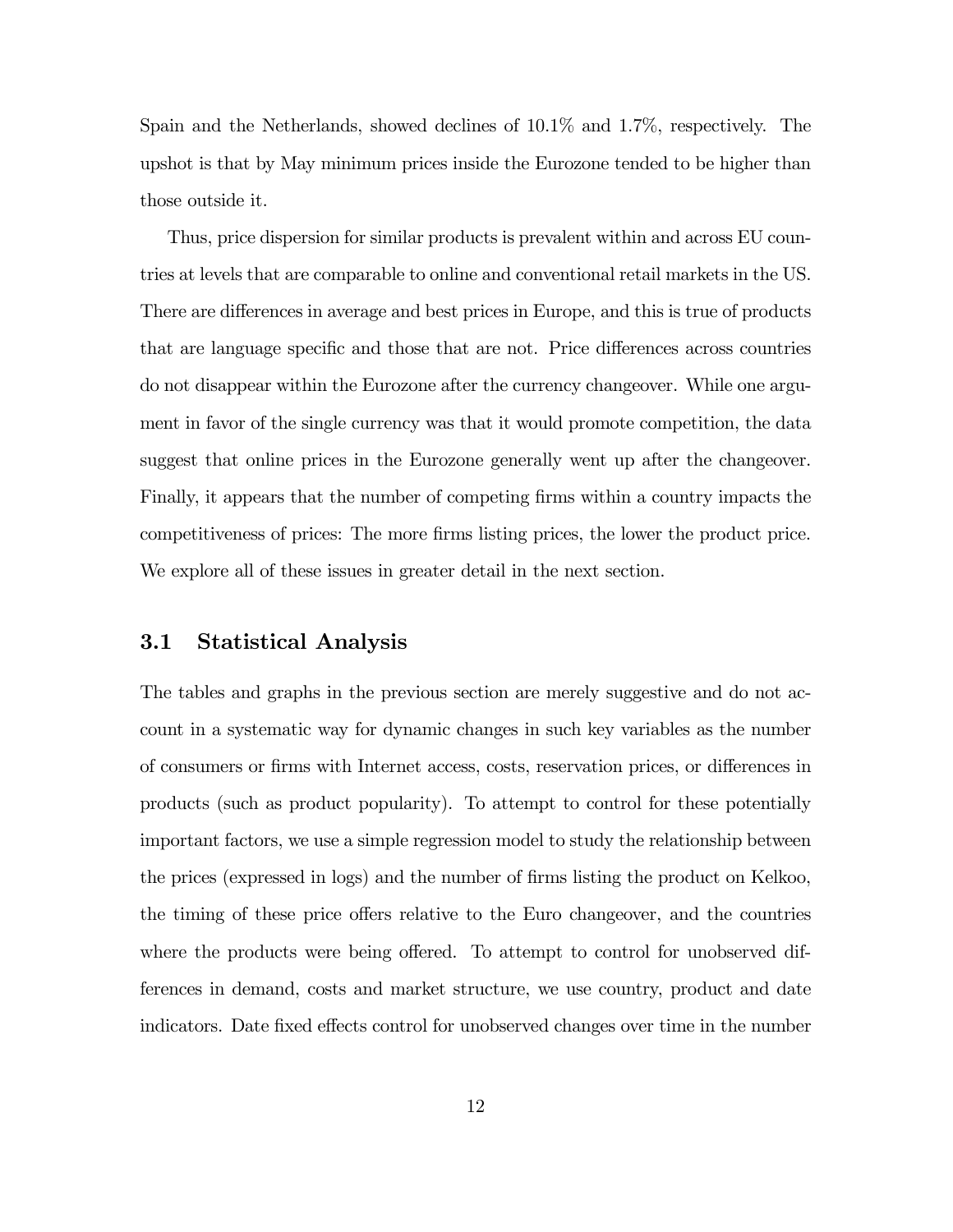of potential firms and the number of consumers with Internet access. Interacting date indicators with product indicators provides a crude control for differences in the demand and costs for different products and product specific life cycle effects, while interacting country indicators with date indicators allows us to examine the effect of the Euro-changeover on different countries. We use robust estimation to control for heteroscedasticity and autocorrelation. Below, we report results for a variety of specifications. We first examine the effects of market structure on price, and then examine the effects of the Euro-changeover on price.

#### Number of Firms

Table 4 presents several models examining the effect of the number of competing firms on average prices. Model 1 suggests that average prices are declining, as expected, in the number of firms listing prices on the comparison site. Relative to the case where only one firm lists its price, there is a 3.1% decline in average prices when a second firm is added, a  $4.0\%$  decline when three firms list prices and a  $6.1\%$ decline when more than three firms list prices (controlling for differences in products, countries, and time). The coefficient associated with more than 3 firms is significant at the 1% level. Model 2 distinguishes listings by up to 6 firms. The same general trend toward lower average prices occurs when more firms list prices; however it is apparent that the reduction in price tapers off once one gets beyond 4 firms. This is consistent with findings reported in Bresnahan and Reiss (1991) for conventional retail markets. Finally, Model 3 distinguishes market structures up to the maximum number of 13 firms observed in the data. Again, the results are consistent with the trend toward price reductions with more firms.

Models reported in Table 5 are for minimum prices.<sup>14</sup> Model 1 displays coefficients

<sup>&</sup>lt;sup>14</sup>Specifically, the unit of observation is the minimum price listed by any firm for the single product within a country on the particular date.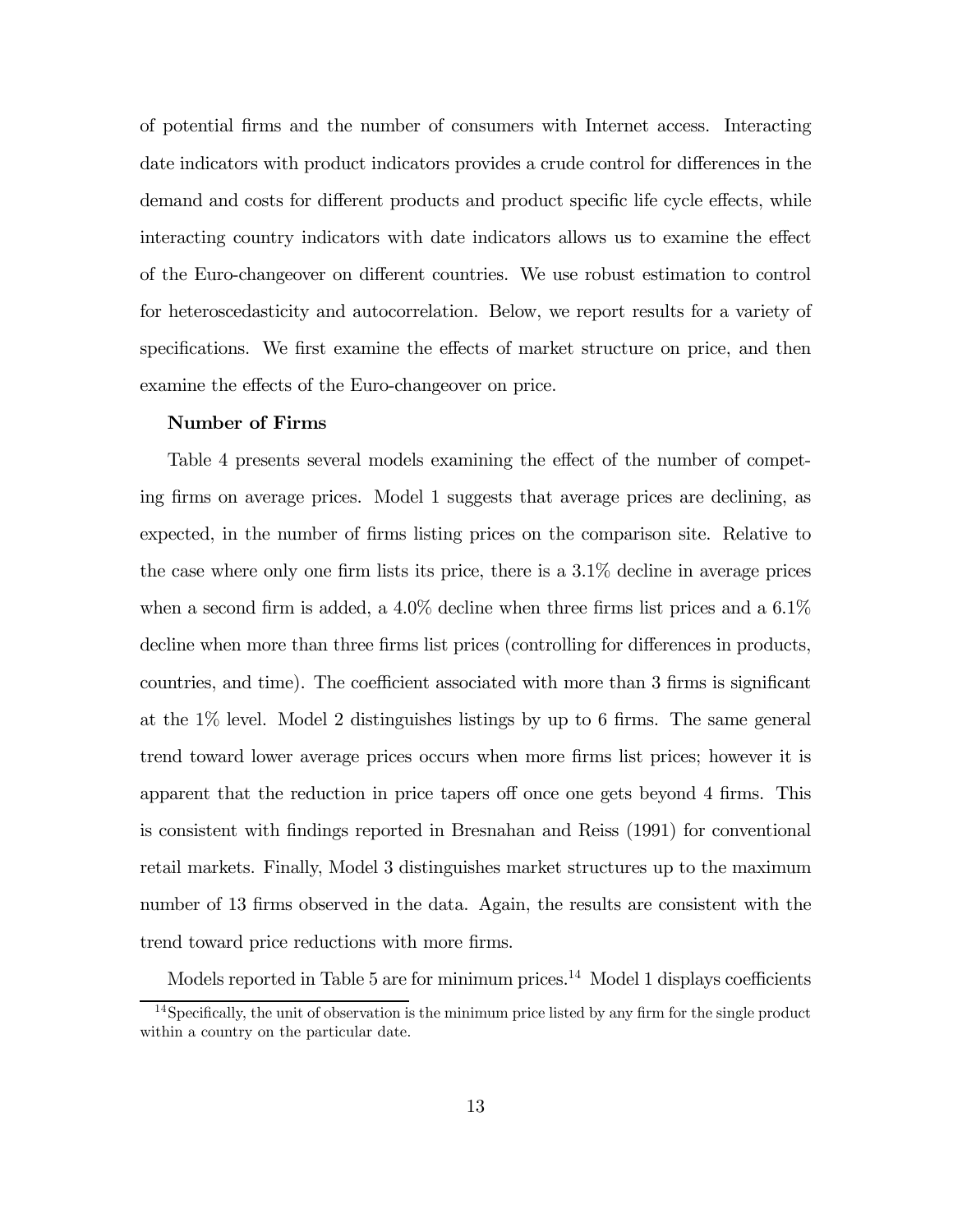associated with 2, 3 and more than 3 firms in the market, relative to the monopoly case. The effect on minimum price with increased competition is more pronounced than the effect on average price. The addition of a second firm leads to an 11.9% reduction in the minimum price. When three firms list prices, there is an 15.9% reduction, and when more than three firms list prices, the minimum price falls by 20.3%. All of these coefficients are significant at the 1% level.

The differences in the magnitude of the coefficients in Tables 4 and 5 are consistent with statistical as well as economic intuition. First, the reductions in average price already observed in Table 4 will likely carry over when considering the minimum price. Second, because prices are dispersed, the minimum price will fall with an increased number of listings purely through an order statistic effect. That is, even if firms use exactly the same (possibly mixed) pricing strategy regardless of how many firms list prices, there will be a reduction in the minimum price offered as the number of firms rise.

#### Euro Changeover

Table 6 shows the difference in average prices between Eurozone and non-Eurozone countries across the changeover period. Model 1 groups countries according to whether they are in the Eurozone. The table shows that, in October, prices in Eurozone countries are on average 5.9% lower than prices in non-Eurozone countries controlling for product and market structure effects. This price advantage disappears by May, with prices in the Eurozone rising by 6.3% compared to non-Eurozone countries between October and May. Contrary to the expectation that the introduction of the single currency would lower prices within the Eurozone, the opposite seems to be true for the online markets in our study.

Model 2 of Table 6 explores this effect at the country level. In this regression, the baseline for comparison is France in October. As the table shows, October prices in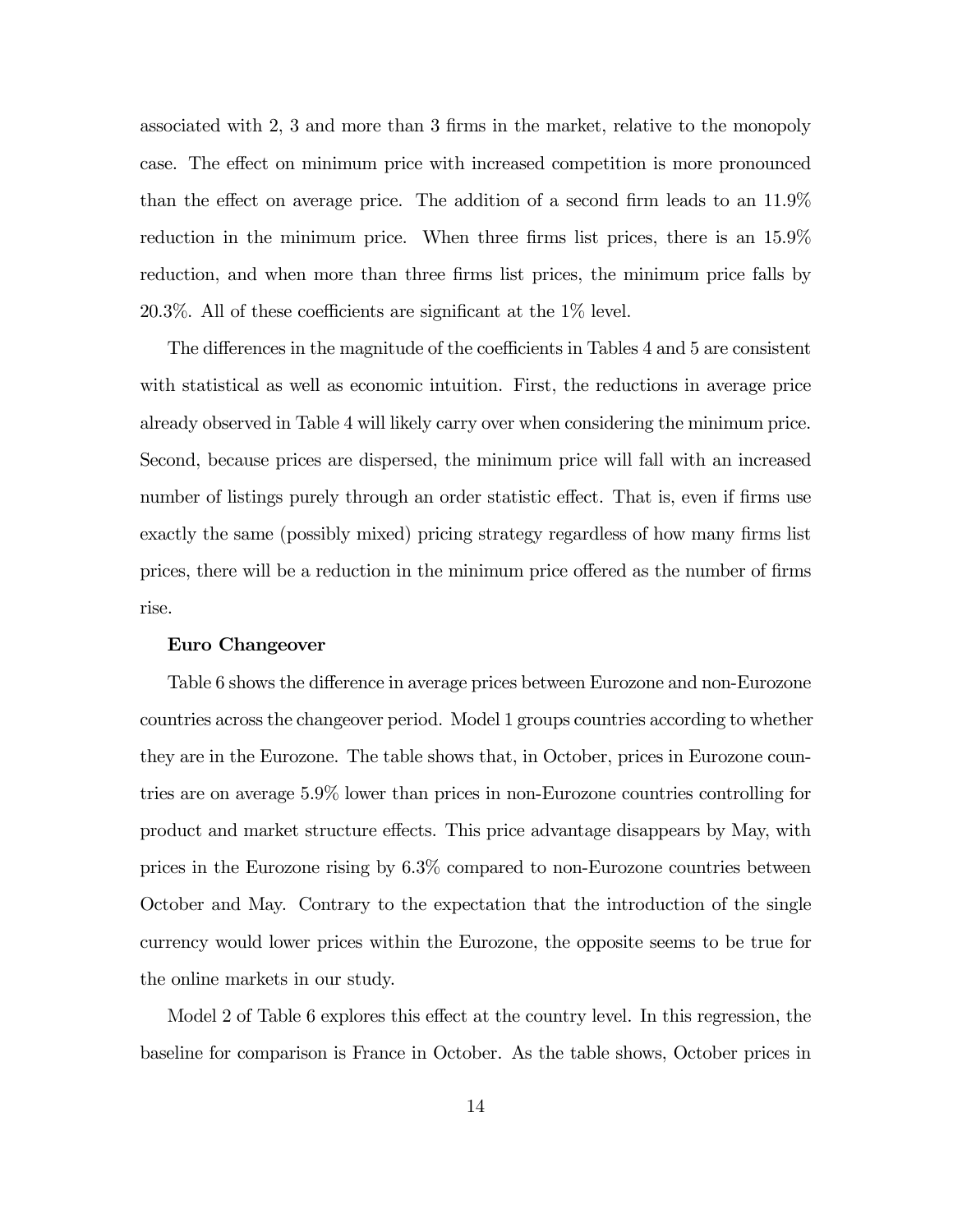Spain are 9.8% lower than in France. Clearly, the lower average price in Spain is not due to a greater number of firms. In contrast, Denmark, a non-Eurozone country, has the highest average price in October, at 7.9% above the French level. While prices in most countries inside and outside the Eurozone move at about the same rate as France, there are two notable exceptions. Relative to France, prices in Spain increased by 10% by the end of the period, eradicating the price advantage Spain held originally. In Denmark, in contrast, prices fell unusually rapidly, declining by 9.7% more than French prices over the period October to May. The relative experiences of Denmark and Spain strongly influence the magnitude of the results reported in Model 1; however a general trend for prices within the Eurozone to rise with respect prices outside the Eurozone remains even when these countries are excluded from the analysis.

Table 7 examines minimum prices between Eurozone and non-Eurozone countries with the changeover. As the table shows, the story is qualitatively similar: minimum prices in all Eurozone countries were lower in October than minimum prices in any non-Eurozone country, but by May 2002 precisely the opposite is observed. Specifically, in October minimum prices were on average 8.9% lower within the Eurozone (controlling for product, life cycle, and market structure), but by May, they were 2.6% higher.

To summarize, consistent with economic intuition, we find that prices become more competitive as the number of competing firms increases. This is true whether one considers the average price level in a given country for a given product or the minimum price offered. Contrary to our expectations, we find little evidence of increased competitiveness owing purely to the effect of introducing a single currency. While average prices in Eurozone countries were significantly lower than those outside the Eurozone prior to the changeover, by May, the gap had been eroded. If one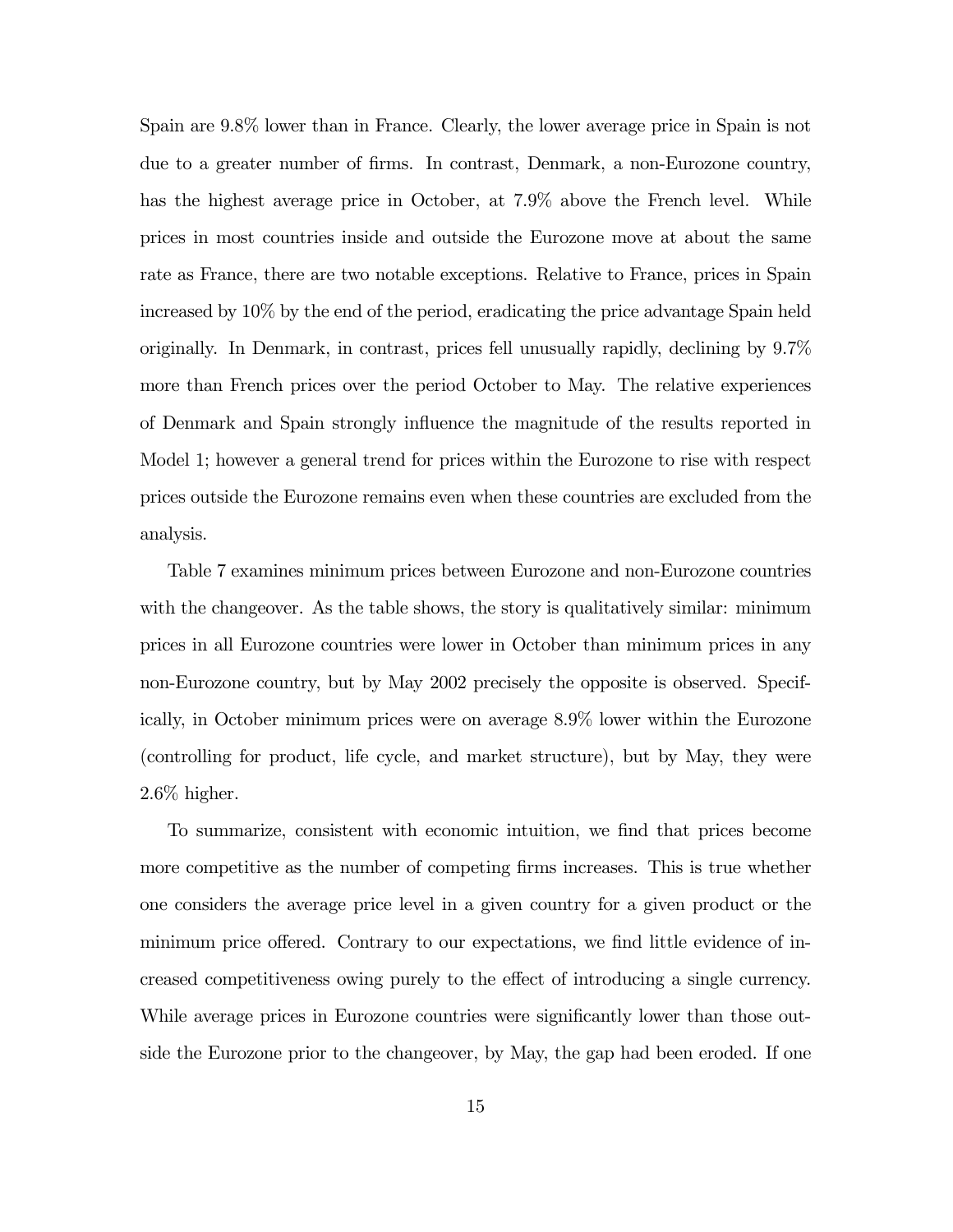considers minimum prices, the story is even more striking. During the changeover period, relative to non-Eurozone countries, minimum prices in the Eurozone rose by 11.5%.

# 4 Why Have Online Prices Increased in the Eurozone?

We were puzzled by our finding that prices within the Eurozone increased relative to the non-Eurozone countries. As a consequence, we examined numerous specifications — some of which were reported in the previous section. Our conclusion is that this finding is robust to a variety of controls.

One might speculate that the increase in retail prices observed in the Eurozone stems from adverse movements in exchange rates that increased Eurozone retailers' costs relative to their non-Eurozone counterparts. Higher retailer costs within the Eurozone relative to outside firms would lead to higher relative retail prices in a variety oligopoly models (including differentiated product Bertrand competition and Cournot competition). As shown in Appendix 2, however, exchange rates were quite stable, fluctuating by less than  $1\%$  against any of the non-Eurozone currencies throughout the period. Thus, while it is possible that the observed price increases stemmed from unobservable increases in the costs of retailers within the Eurozone, the "anti-competitive effects" observed in our data are not driven by a depreciation of the Euro relative to other currencies.

A second possible explanation, which has received attention in the popular press, is that menu costs of adjusting prices led online retailers within the Eurozone to delay making price changes until just after the changeover. While we doubt that the costs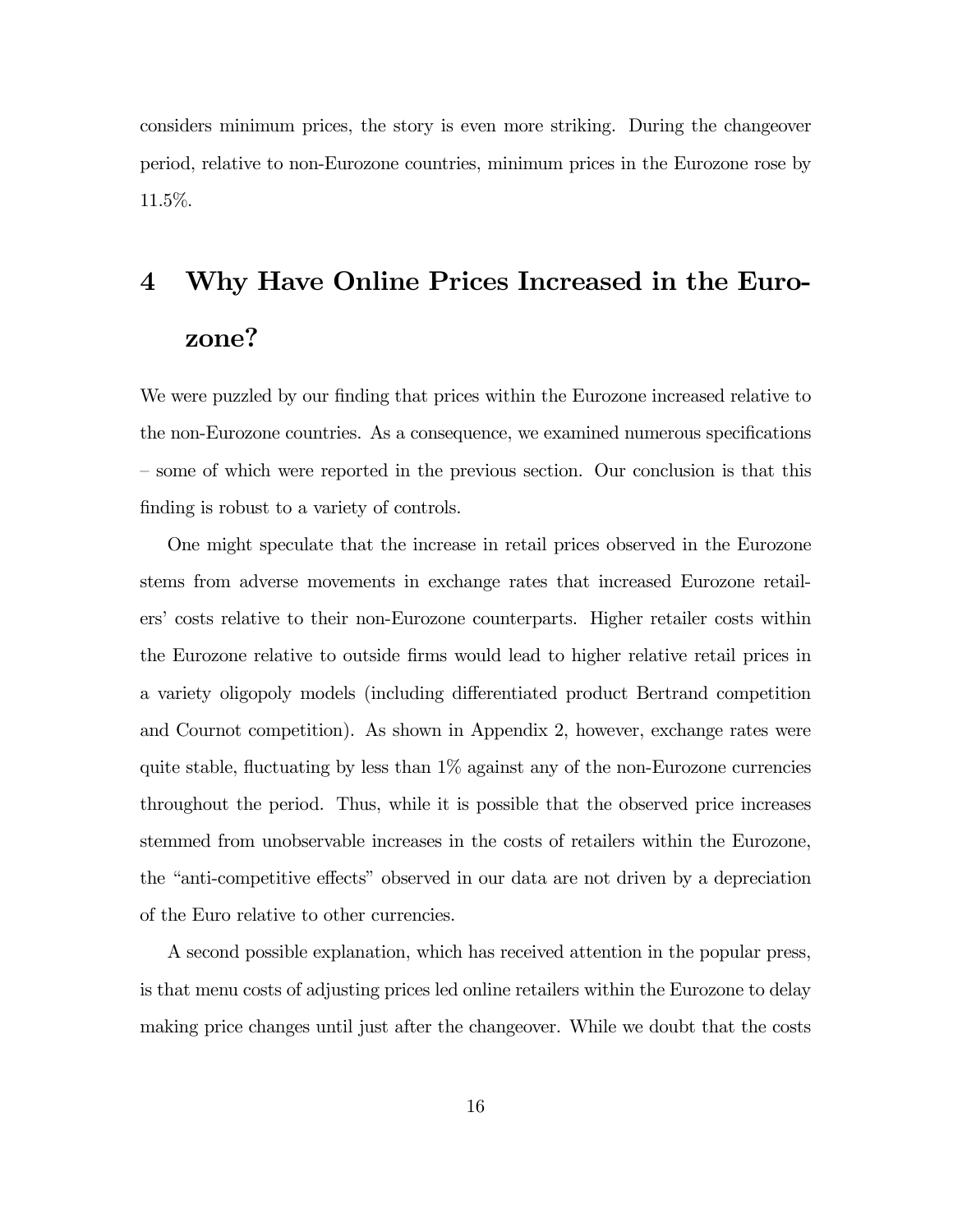of adjusting prices are very great in the online markets we study, even if menu costs do play a significant role, the pattern of prices implied by this explanation is inconsistent with the data. Specifically, since the products we study tend to have short life-cycles, we would expect that, just prior to the changeover, Eurozone retailers would choose to delay passing on price decreases to consumers until just after the changeover period. Thus, one would expect to see relatively higher prices within the Eurozone just prior to the changeover, followed by large price decreases post-changeover. This is the opposite of the pattern we observe.

For these reasons, we do not view asymmetric cost shocks or menu costs as particularly plausible explanations for the relative price increases observed in online markets within the Eurozone. Below, we offer two theoretical explanations that are consistent with the pricing patterns observed.

#### A Competitive Explanation

Several leading models of price competition predict there are two effects of innovations such as the Euro that transform segmented retail markets (which use different currencies) into one market (with a common currency). First, a common currency makes price differentials more transparent, thereby making it possible for consumers who observe prices charged by firms in different countries (through sites such as Kelkoo) to purchase at the lowest (global) price. This leads to a greater number of "informed" consumers, which tends to lower prices. On the other hand, consumers unaware of price comparison sites or those with a preference for purchasing only from firms located in their home country, will be unaffected by this transparency.

The dilemma facing firms is whether to charge lower prices (in an attempt to win the increased number of informed consumers) or to raise prices to earn higher margins on each locked-in customer. Below we show that, in the Varian (1980) and Narasimhan (1988) models, the latter effect dominates: The increased competition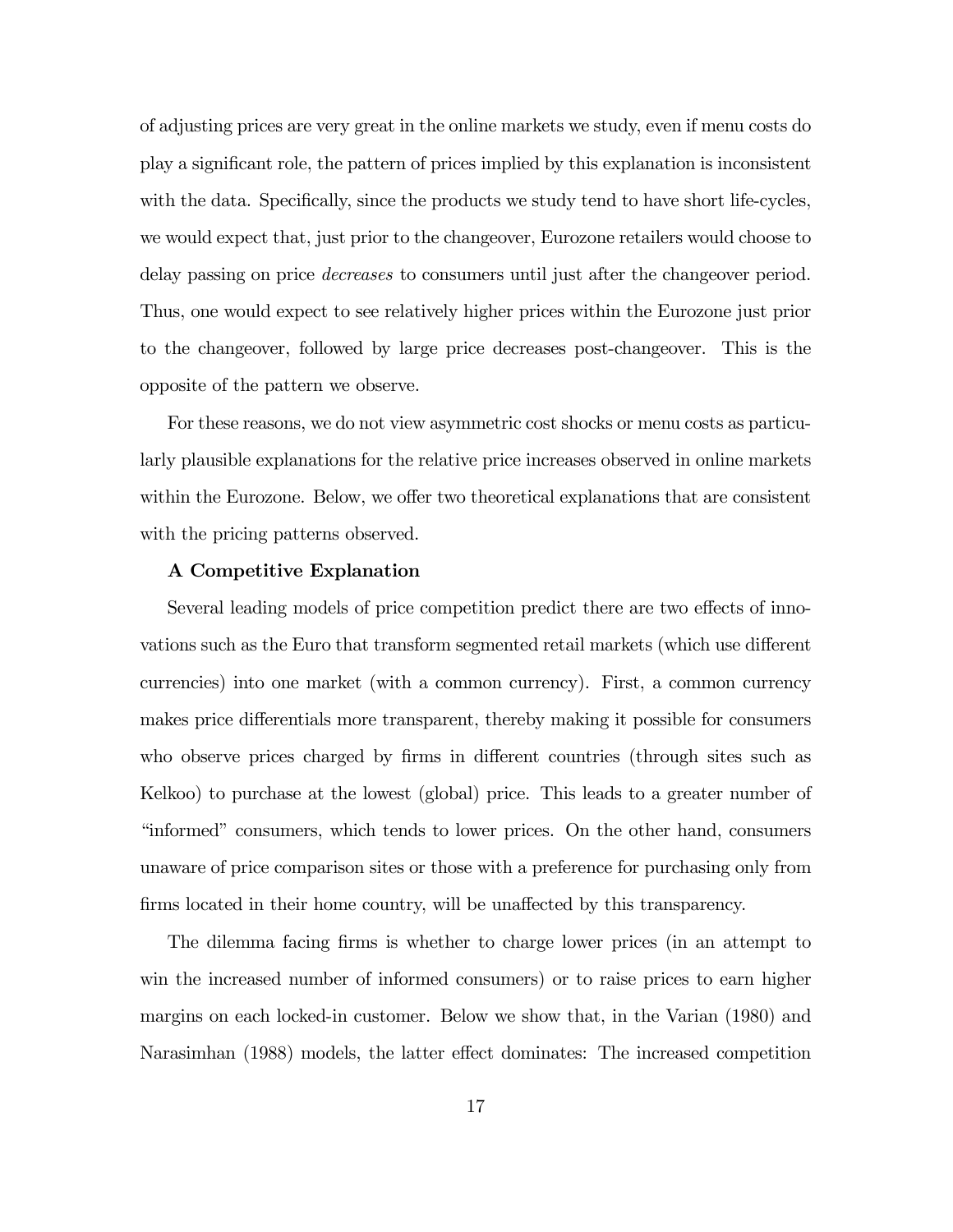induced by the opening of markets makes it less likely that any existing firm sets the lowest price in the market, and thus the firms' equilibrium response is to charge higher average prices.

To see this, consider Varian's (1980) seminal model of sales. This model highlights the tension between two types of consumers — those who will purchase at the lowest listed price and those who are either "uninformed" about the lowest price or are loyal to a particular firm.15 Suppose that before the introduction of the Euro, there is set  $M = \{1, 2, ..., m\}$  of countries. In each country  $c \in M$ , there are  $I_c > 0$  consumers with online access who will purchase from the firm in their country charging the lowest price. Transactions costs preclude consumers in country c from purchasing from an online seller who quotes prices in another currency. In addition, there are  $L_c > 0$  consumers who purchase from specific firms in country c (either because they are brand loyal or they are unaware of the comparison site and therefore shop at a random firm in their country). In each country  $c \in M$ , there is a set  $N_c = \{1, 2, ...,$  $n_c$  of identical firms who produce a homogeneous product at a constant marginal cost,  $\theta$ . Each firm  $f \in N_c$  enjoys an equal share  $U_c = L_c/n_c$  of that country's loyal (or uninformed) consumers. Consumers will buy one unit of the good provided the price does not exceed r, where  $\infty > r > \theta$ . Firms set prices, and these prices are listed at the comparison site (e.g., Kelkoo).

The expected profits of a firm  $f \in N_c$  in country c charging a price p when other firms in country c choose a price from  $F_c(p)$  are given by

$$
E\pi_f^c(p) = (U_c + I_c(1 - F_c(p))^{n_c - 1})(p - \theta).
$$

<sup>&</sup>lt;sup>15</sup>The Varian and Narasimhan models are mathematically equivalent but have differing interpretations. Varian interprets locked-in consumers to be "uninformed," while Narasimhan interprets them to be "brand loyal." Varian also assumes free entry, while Narasimhan assumes there are only two firms. Baye, Kovenock, and de Vries (1993) provide a general treatment of n-firm variants of these models.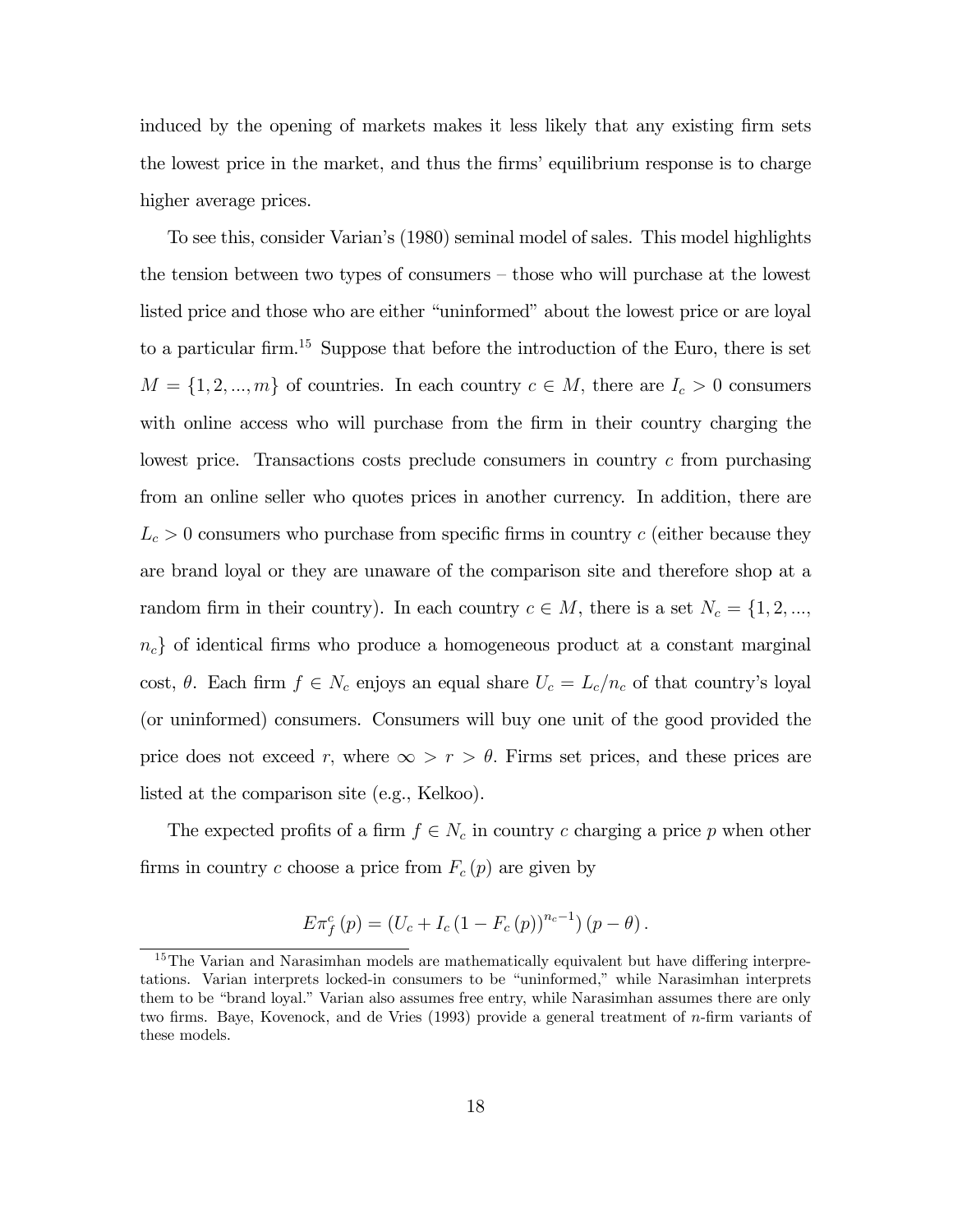One can show that, in a symmetric equilibrium, the expected profits of each firm in country c is given by

$$
E\pi_f^c(p) = (r - \theta) U_c,
$$

and that the pre-Euro equilibrium distribution of prices in country  $c$  is given by

$$
F_c^{\text{Pre-Euro}}(p) = \left(1 - \left(\lambda_c \frac{(r-p)}{(p-\theta)}\right)^{\frac{1}{n_c-1}}\right) \text{ on } \left[\frac{\theta + \lambda_c r}{\lambda_c + 1}, r\right],
$$

where  $\lambda_c = U_c/I_c$ . Note that the distribution of prices in each country is independent of the total number of consumers in that country. For simplicity, assume  $U_c = U$ for all c. One can show that this is actually an implication of an entry model where firms may enter each local market by paying a nonrecoverable entry cost that is identical across countries. In this case, countries with a greater total number of loyal (or uninformed) consumers will attract more firms, such that, in equilibrium, the number of loyal (or uninformed) consumers per firm is the same across countries.

Consider how the environment changes when the Euro is introduced. Post Euro, each firm's number of loyal (or uninformed) customers remains at U. However, with prices quoted in a common currency, the  $I_c$  consumers in each country who visit the Kelkoo site can now choose the lowest price charged globally (within the Euro zone). Thus, in the post-Euro model, there are a total of  $I_T = \sum_{c=1}^{m} I_c$  consumers who will purchase at the lowest price charged by the  $n_T = \sum_{c=1}^{m} n_c$  firms competing in the global (Eurozone) market. In other words, the post-Euro equilibrium is an equilibrium of the Varian/Narasimhan model with  $I<sub>T</sub>$  informed consumers, U uninformed consumers per firm, and where the total number of firms is  $n<sub>T</sub>$ . It follows that, in a symmetric post-Euro equilibrium, the expected profits for each firm in country  $c$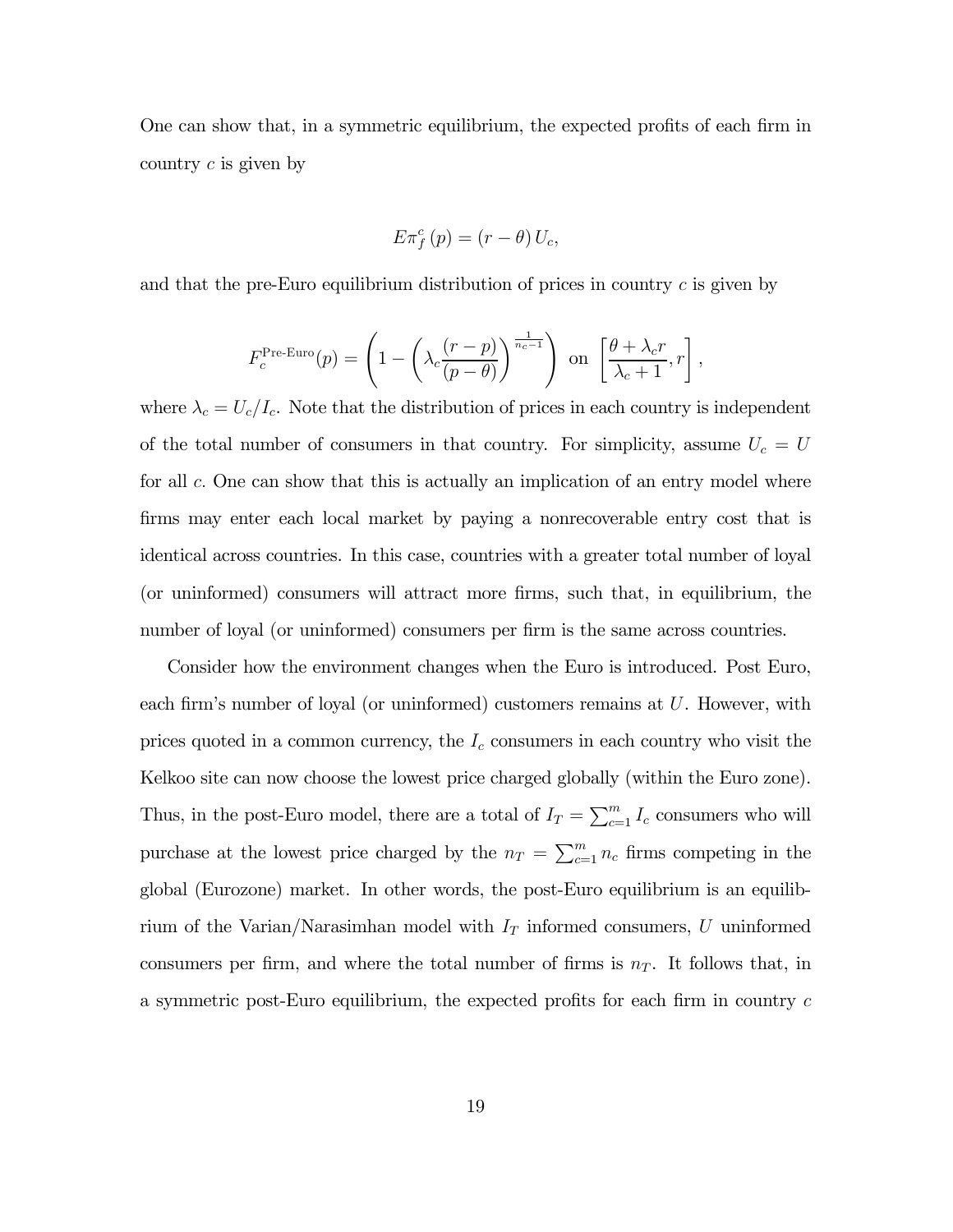remains

$$
E\pi_f^c(p) = (r - \theta) U,
$$

while the equilibrium distribution of prices in country  $c$  becomes

$$
F_c^{\text{Post-Euro}}(p) = \left(1 - \left(\lambda \frac{(r-p)}{(p-\theta)}\right)^{\frac{1}{n_T-1}}\right) \text{ on } \left[\frac{\theta + \lambda r}{\lambda + 1}, r\right],
$$

where  $\lambda = U/I_T$ .

Thus, viewed in the context of the Varian/Narasimhan models, the Euro changeover has two effects. First, since the firm charging the lowest price within the Eurozone gets an increased number  $(I_T > I_c)$  of informed consumers, the lower bound of the distribution of prices declines. This is a pro-competitive effect, stemming from heightened competition for the informed consumers. However, since each firm's chance of capturing these consumers declines from  $1/n_c$  to  $1/n_T$  in a symmetric equilibrium, each firm is less likely to capture them. This increases firms' incentives to raise prices charged in an attempt to extract rents from their locked-in (uninformed or loyal) customers. This is an anti-competitive effect. For this reason, the Euro changeover has opposing effects on the expected "best price" (the average price paid by informed or price-conscious consumers) and the "average price" (that paid by uninformed or loyal customers).

The simplest way to see these competing effects is to consider a symmetric environment where  $I_c = I$ ,  $n_c = n$  and marginal cost is zero. In this case, each firm earns expected profits of  $rU$  before and after the introduction of the Euro. Pre and and post-Euro industry profits, aggregated across all firms in all countries, may be written as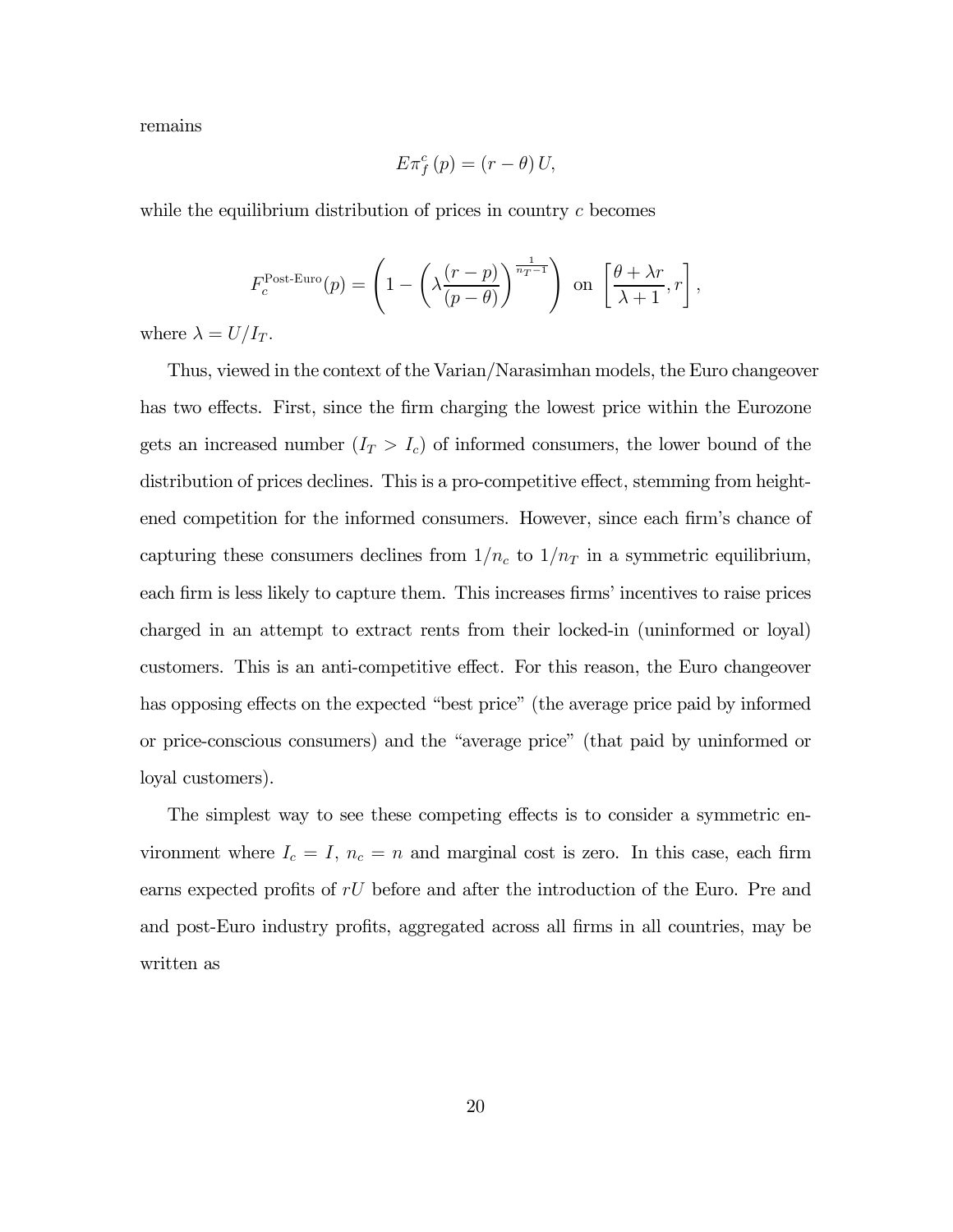$$
Ep_{\min}^{\text{Pre-Euro}} mI + Ep^{\text{Pre-Euro}} n mU = mnrU
$$
  

$$
Ep_{\min}^{\text{Post-Euro}} mI + Ep^{\text{Post-Euro}} n mU = mnrU,
$$

where  $Ep_{\min}^{\text{Pre-Euro}}$  is the expected "best price" and  $Ep^{\text{Pre-Euro}}$  is the "average price" in the pre-Euro constellation of prices, and similarly for means of the post-Euro equilibrium price distribution. One can show that  $Ep^{\text{Post-Euro}} > Ep^{\text{Pre-Euro}}$ —the Varian/Narasimhan models predict that a movement to the Euro increases the average prices charged by firms in the Eurozone.16 It follows from the above expressions that the Euro changeover has differing effects on the expected "best price" and the "average price." In particular, since the Euro changeover raises the average prices paid by uninformed consumers  $(Ep^{\text{Post-Euro}})$ , it necessarily lowers the expected price paid by informed consumers  $(Ep_{\min}^{\text{Post-Euro}} < Ep_{\min}^{\text{Pre-Euro}})$ .

Thus, the Varian and Narasimhan models provide a possible explanation for the observed increase in average prices within the Eurozone compared to non-Eurozone countries. These models suggest that the creation of the Euro has both competitive and anti-competitive effects: The creation of the Euro lowers the average prices paid by informed or price conscious consumers, but raises the average prices paid by uninformed consumers as well as consumers with preference for buying from a particular firm. Notice that this theoretical prediction that informed consumers benefit from the creation of a Eurozone assumes that such consumers are able to purchase at the lowest global price charged by all firms in all Eurozone countries. Since the average best price within a Eurozone country exceeds the average best price across all Eurozone countries, these models suggest that price-conscious consumers who shop for the best price within their home country rather than globally may actually pay higher

<sup>&</sup>lt;sup>16</sup>To see this, let  $z = nm$  denote the total number of competitors, write the distribution of prices as a function of z only, and apply Proposition 3 in Morgan, Orzen, and Sefton (2002).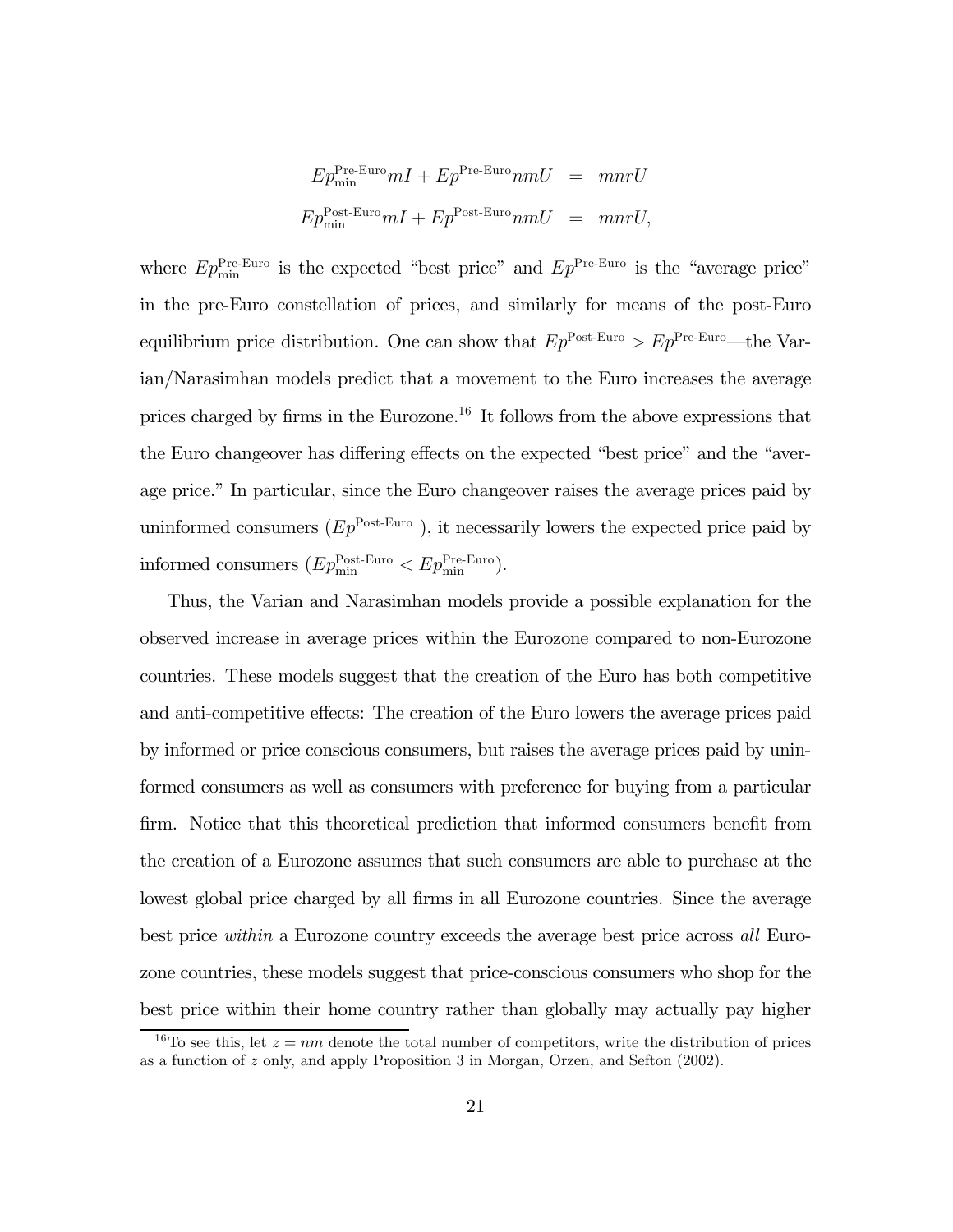prices post-Euro than pre-Euro.<sup>17</sup>

#### A Collusive Explanation

The above explanation ignores the role that dynamics and repeated interaction might play in affecting competitiveness. Indeed, with repeated interaction, it might be that the improved transparency of the Euro has the perverse effect of facilitating anti-competitive practices by firms. One way this might happen is to make it easier for firms to monitor and punish their rivals for "cheating" by lowering prices. Whereas such monitoring may be difficult if rival firms compete by offering large product lines in a variety of local currencies, the single currency may well lessen this monitoring problem. It is well-known that improved monitoring permits the implementation of more carefully calibrated punishment strategies and thereby facilitates high price equilibria under parameters where this would not be possible with imperfect monitoring. This change in the monitoring technology of firms is one possible explanation for the higher prices in the Eurozone post-changeover and the differential experience in pricing between the opaque non-Eurozone countries compared to the transparent Eurozone.

### 5 Conclusions

This study spans the introduction of the Euro, on 1 January 2002, and monitors prices in a subset of Eurozone and non-Eurozone countries using the popular Internet price comparison site, Kelkoo. Our main finding is that, after controlling for market structure, time, and product fixed effects, online prices in the Eurozone increased rel-

<sup>&</sup>lt;sup>17</sup>We note that the minimum price regressions reported in the previous section indicate that the average best prices within Eurozone countries actually increased, controlling for life-cycle and industry structure effects, which is also consistent with the theory.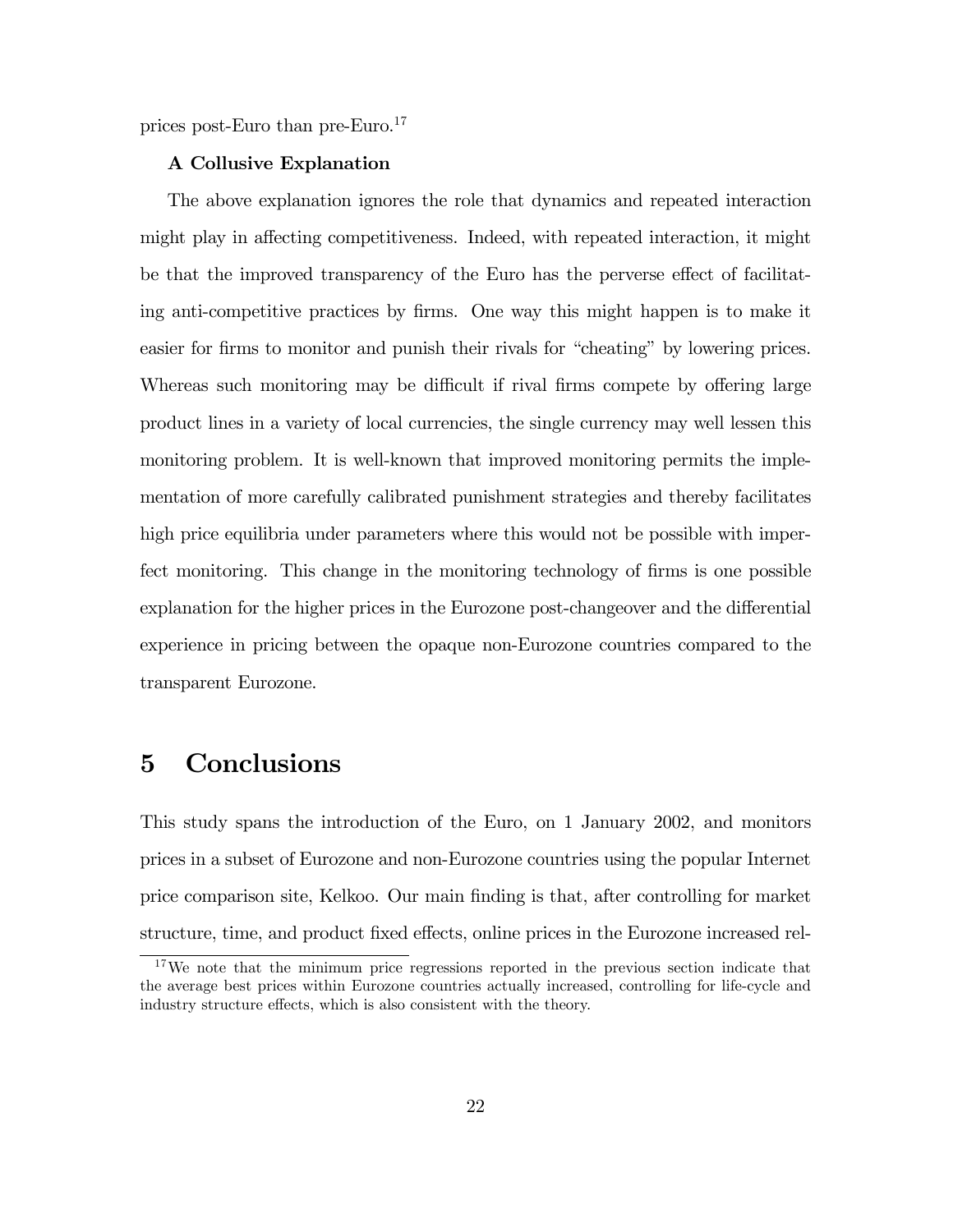ative to non-Eurozone countries during the changeover period.<sup>18</sup> Specifically, relative to non-Eurozone countries, average prices in the Eurozone rose by 6.3% and minimum prices in the Eurozone rose by 11.5% during the changeover period. We also find that markets with four or more firms listing prices have average prices nearly 7% lower than monopolistic markets, and that the minimum prices are about 20% lower. These effects are non-linear, with the marginal benefit of additional firms tapering off dramatically and, in both cases, being close to zero for more than four firms.

The increased price transparency and the reduction in foreign exchange charges stemming from the introduction of the Euro was not associated with a reduction in average or minimum prices online, nor reductions in levels of price dispersion. We showed that there are both competitive and collusive explanations for the price increases observed in online markets within the Eurozone. In future research, it would be useful to develop and test competing ancillary hypotheses to discriminate among these and other potential explanations.

In concluding, it is important to stress that our results are based on only 28 products sold online within the EU. It is an open question whether the changes observed in our data extend to conventional retail markets within the Eurozone. In light of the relatively short duration of our study, it is also an open question whether the observed effects are short-term or lasting. The results presented here suggest that these are potentially important avenues for future research.

<sup>18</sup>This is also consistent stories in the popular press that conventional retail prices have risen in the Eurozone post-changeover.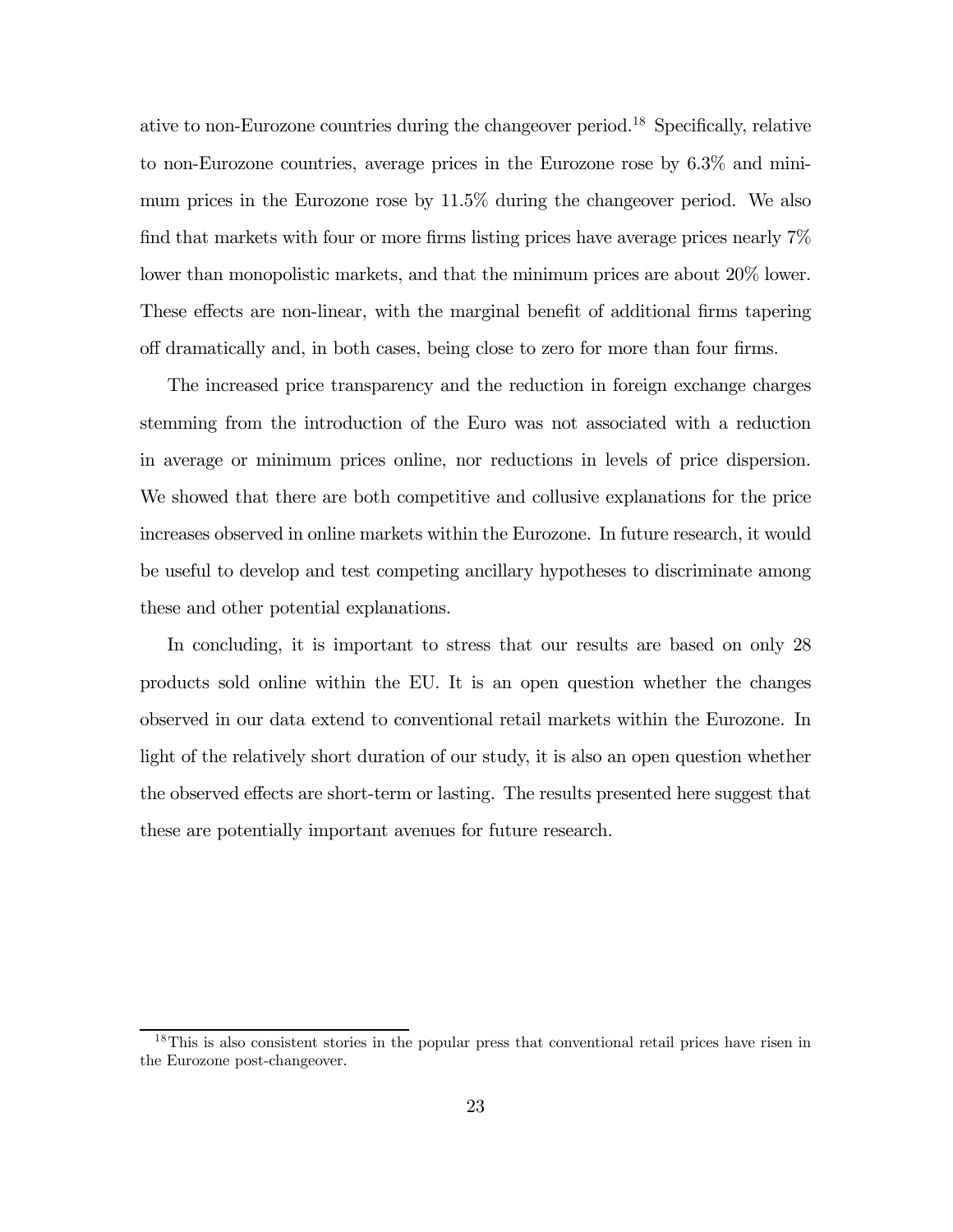### References

- [1] Bailey, Joseph P., Intermediation and Electronic Markets: Aggregation and Pricing in Internet Commerce. Ph.D. Thesis, Technology, Management and Policy, Massachusetts Institute of Technology, Cambridge, MA, 1998a.
- [2] Bailey, Joseph P., "Electronic Commerce: Prices and Consumer Issues for Three Products: Books, Compact Discs, and Software," Organisation for Economic Co-Operation and Development, OCDE/GD 98(4), 1998b.
- [3] Bakos, Yannis and Erik Brynjolfsson, "Bundling and Competition on the Internet: Aggregation Strategies for Information Goods," Marketing Science (2000), 19 (1) pp. 63-82.
- [4] Baye, Michael, Dan Kovenock, and Casper de Vries, "It Takes Two to Tango: Equilibrium in a Model of Sales," Games and Economic Behavior (1992), 4 pp. 493-510.
- [5] Baye, Michael R. and John Morgan, "Information Gatekeepers on the Internet and the Competitiveness of Homogeneous Product Markets," American Economic Review (2001) 91(3), pp. 454-474.
- [6] Baye, Michael R., John Morgan, and Patrick Scholten, "Price Dispersion in the Small and in the Large: Evidence from an Internet Price Comparison Site," mimeo, July 2001.
- [7] Baye, Michael R., John Morgan, and Patrick Scholten, "Pricing and Reputation in an Online Consumer Electronics Market," mimeo, 2002.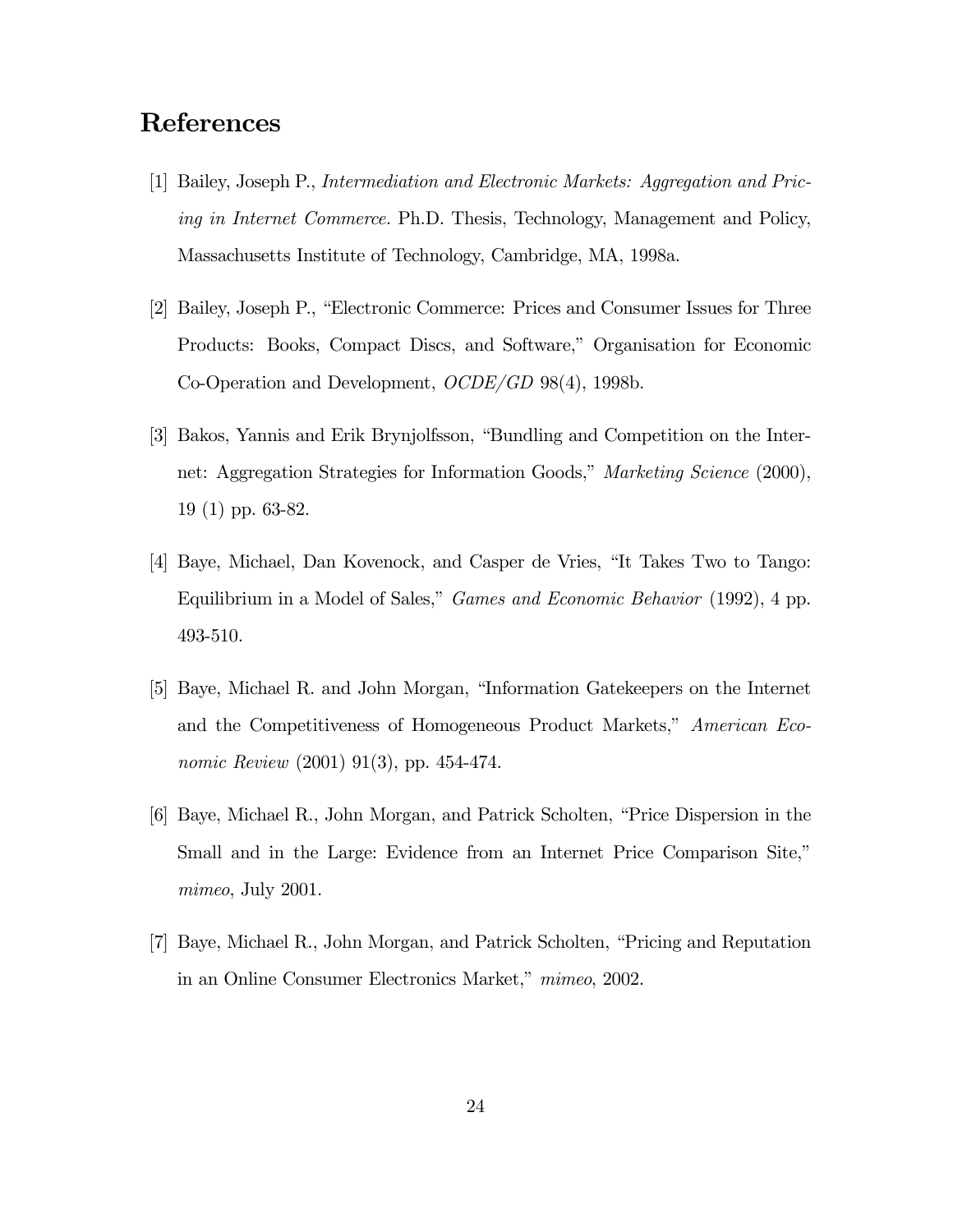- [8] Baye, Michael R., John Morgan, and Patrick Scholten, "Persistent Price Dispersion in Online Markets," in The New Economy, The University of Chicago Press, forthcoming 2003.
- [9] Baylis, Kathy and Perloff, Jeffrey M., "Price Dispersion on the Internet: Good Firms and Bad Firms," Review of Industrial Organization, forthcoming 2002.
- [10] Bergen, Mark, Shantanu Dutta, and Steven M. Shugan, "Branded Variants: A Retail Perspective," Journal of Marketing Research (1996) 33, pp. 9-19.
- [11] Bresnahan, Timothy F. and Peter C. Reiss, "Entry and Competition in Concentrated Markets," Journal of Political Economy (1991) 99(5), pp. 977-1009.
- [12] Brown, Jeffrey R. and Austan Goolsbee, "Does the Internet Make Markets More Competitive? Evidence from the Life Insurance Industry," Journal of Political Economy  $(2002)$  110 $(3)$ , pp. 481-507.
- [13] Brynjolfsson, Erik and Michael D. Smith,"Frictionless Commerce? A Comparison of Internet and Conventional Retailers." Management Science (2000a) 46(4), pp. 563-585.
- [14] Brynjolfsson, Erik and Michael D. Smith, "The Great Equalizer? Consumer Choice Behavior at Internet Shopbots." MIT Working Paper, 2000b.
- [15] Carlson, John A. and Pescatrice, Donn R., "Persistent Price Distributions," Journal of Economics and Business (1980) 33(1), pp. 21-27.
- [16] Clay, Karen, Ramayya Krishnan, and Eric Wolff, "Prices and Price Dispersion on the Web: Evidence from the Online Book Industry," National Bureau of Economic Research Working Paper #8271, May 2001.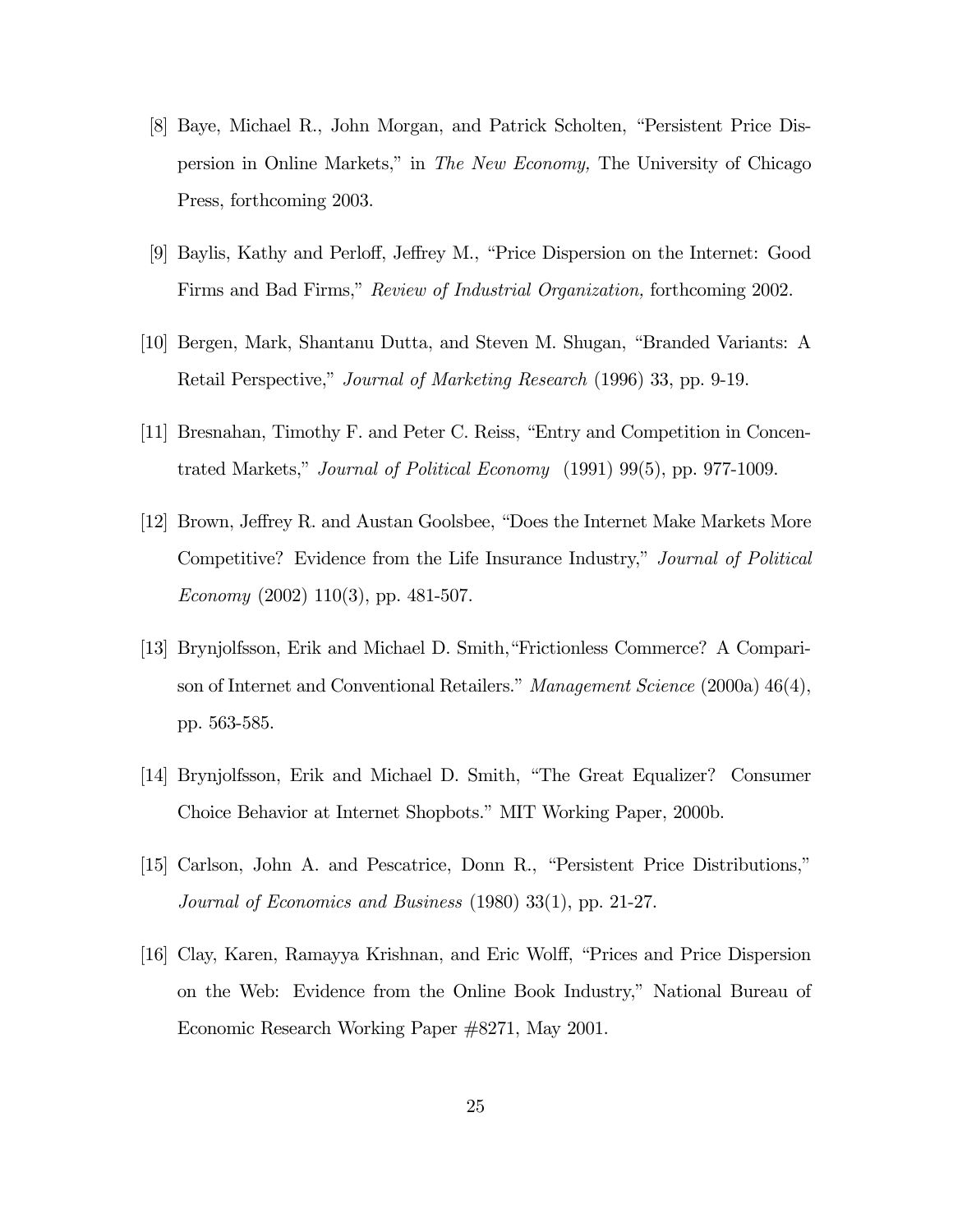- [17] Clay, Karen, and Choon Hong Tay, "Cross-Country Price Differentials in the Online Textbook Market," mimeo, 2001.
- [18] Clemons, Eric K., Il-Horn Hann, Lorin M. Hitt, "The Nature of Competition in Electronic Markets: An Empirical Investigation of Online Travel Agent Offerings," mimeo, 2000.
- [19] Clemons, Eric K., Il-Horn Hann, Lorin M. Hitt, "Price Dispersion and Differentiation in Online Travel: An Empirical Investigation," Management Science 48(4), 2002, pp. 534-549.
- [20] Commission of the European Communities, "Economic Reform: Report on the Functioning of the Community Product and Capital Markets," Communication from the Commission, COM (2001) 736.
- [21] Dellarocas, Chrysanthos, "Building Trust Online: The Design of Reliable Reputation Reporting Mechanisms for Online Trading Communities." MIT Sloan School of Management Working Paper, July 2001.
- [22] Elberse, Anita, Patrick Barwise, and Kathy Hammond, "The Impact of The Internet on Horizontal and Vertical Competition: Market Efficiency and Value Chain Reconfiguration," Advances in Applied Microeconomics, (forthcoming).
- [23] Ellison, Glenn and Sara Fisher Ellison, "Search, Obfuscation, and Price Elasticities on the Internet." mimeo, 2001.
- [24] Latcovich, Simon and Howard Smith, "Pricing, Sunk Costs and Market Structure Online: Evidence from Book Retailing." Oxford Review of Economic Policy, 17 (4), 2001, pp.217-234.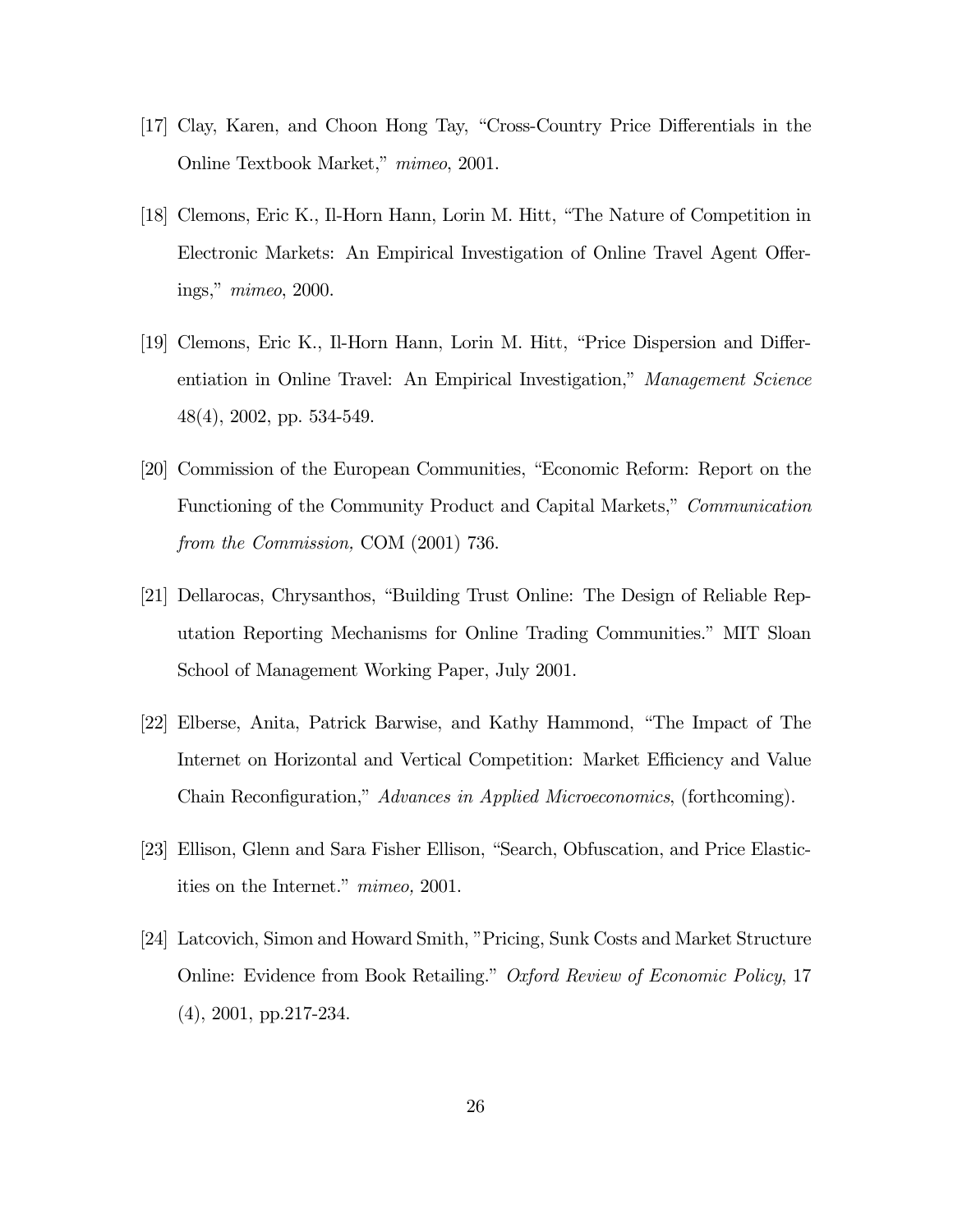- [25] Lehmann Erik E. (2001) 'Pricing behaviour on the WEB: Evidence from Online Travel Agencies.' Discussion Paper in Economics and Management No. 01-02, German Economic Association of Business Administration.
- [26] Morgan, J., H. Orzen, and M. Sefton, "An Experimental Study of Price Dispersion, mimeo, 2002.
- [27] Morton, Scott Fiona, Florian Zettelmeyer, Jorge Silva-Risso, "Internet Car Retailing." Journal of Industrial Economics 49 (4), 2001, pp. 501-519.
- [28] Narasimhan, Chakravarthi, "Competitive Promotional Strategies." Journal of Business, (1988) 61, pp. 427-449.
- [29] Pan, Xing, Brian T. Ratchford, and Venkatesh Shankar, "Why Aren't the Prices of the Same Item the Same at Me.com and You.com?: Drivers of Price Dispersion Among E-Tailers." mimeo, November 2001.
- [30] Resnick, Paul and Richard Zeckhauser, "Trust Among Strangers in Internet Transactions: Empirical Analysis of eBay's Reputation System," Advances in Applied Microeconomics, forthcoming 2002.
- [31] Resnick, Paul, Richard Zeckhauser, John Swanson, and Kate Lockwood, "The Value of Reputation on eBay: A Controlled Experiment," mimeo, 2002.
- [32] Scholten, Patrick and Adam Smith, "Price Dispersion Then and Now: Evidence from Retail and E-tail Markets," Advances in Applied Microeconomics, forthcoming 2002.
- [33] Smith, Michael D. "The Law of One Price? Price Dispersion and Parallel Pricing in Internet Markets," mimeo, 2001.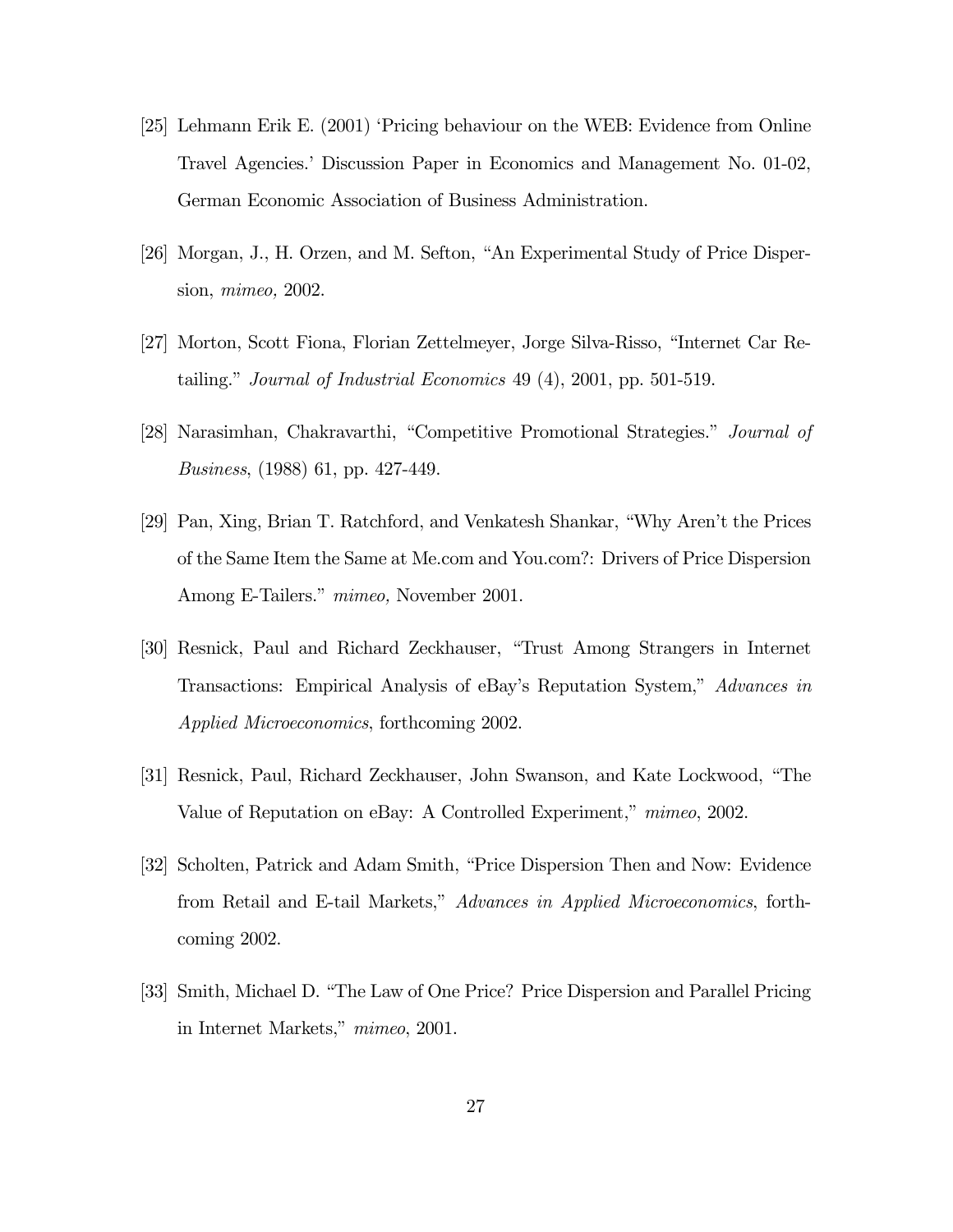- [34] Sutton, John, Technology and Market Structure, MIT Press, 1998.
- [35] Varian, Hal, "A Model of Sales," American Economic Review (1980) 70, pp. 651-659.
- [36] Ward, Michael R. and Michael J. Lee, "Internet Shopping, Consumer Search and Product Branding." Journal of Product and Brand Management (2000) 9(1), pp. 6-18.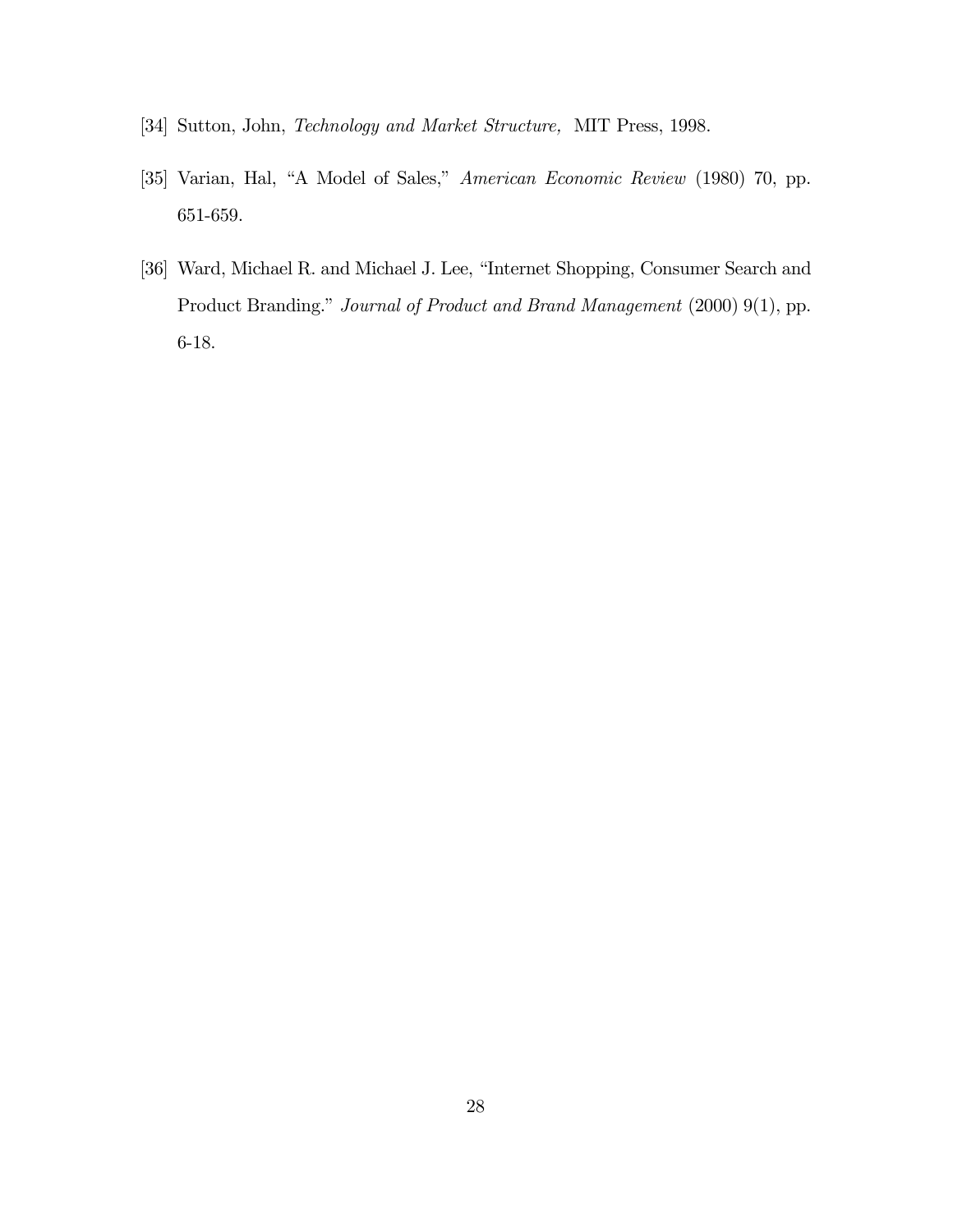### **Figure 1: Screenshot from Kelkoo.com (UK site)**

| Edit View Favorites Tools Help<br>$\leftarrow$ Back $\rightarrow$ $\rightarrow$ $\odot$ $\circ$<br>$\bigcirc$<br>Search & Favorites SHistory<br>$\mathbb{R}$ - $\oplus$ $\mathbb{V}$ - |                                                       |                                    |                            |                                |                     | 明        |
|----------------------------------------------------------------------------------------------------------------------------------------------------------------------------------------|-------------------------------------------------------|------------------------------------|----------------------------|--------------------------------|---------------------|----------|
| Address $\circledast$ http://uk.kelkoo.com/shopbot/search.jsp?catPath=uk%2Fpdas&catId=114501&manufacturer=3&name=m505&minprice=200                                                     |                                                       |                                    |                            |                                | $\vert \cdot \vert$ | $\alpha$ |
| Refine your search                                                                                                                                                                     |                                                       | window!                            |                            |                                |                     |          |
| ? Search : Completed.                                                                                                                                                                  |                                                       | 7 product(s) found 7 shop(s) found |                            |                                |                     |          |
| Please click column headings to sort your search results                                                                                                                               |                                                       |                                    |                            |                                |                     |          |
| Sort by:<br><b>Product</b>                                                                                                                                                             | Sort by:<br><b>Shop</b>                               | Sort by:<br><b>Price</b>           | Sort by:<br><b>P&amp;P</b> | Sort by:<br><b>Total Price</b> | More                |          |
| PALM M505<br>View more                                                                                                                                                                 | <b>COMET</b><br>comet.co.uk<br>View profile           | £298.89                            | Free                       | £298.89                        | More                |          |
| Palm m505<br>View more                                                                                                                                                                 | Carphone Warehouse<br>View profile                    | £299.99                            | Free                       | £299.99                        | More                |          |
| M505<br>View more                                                                                                                                                                      | mobile shop<br>View profile                           | £349.99                            | Free                       | £349.99                        | More                |          |
| Palm m505<br>View more                                                                                                                                                                 | <b>D</b> ELL<br>View profile                          | £320.55                            | £8.81                      | £329.36                        | More                |          |
| PALM M505 COLOUR HANDHELD COMPUTER<br>View more                                                                                                                                        | Micro Warehouse<br><b>Detect Copy</b><br>View profile | £281.99                            | Free                       | £281.99                        | More                |          |
| Palm m505 8Mb Colour Handheld/ USB Cradle/ Silver - P80801UK<br>View more                                                                                                              | <b>Technoworld</b><br>View profile                    | £331.10                            | £8.17                      | £339.27                        | More                |          |
| Palm m505 8mb Colour Handheld Silver & cradle<br>View more                                                                                                                             | <b>WATFORD</b><br>electronics<br>View profile         | £339.57                            | Free                       | £339.57                        | More                |          |
| Sort / re-sort results table by: Product, Shop, Price, P & P, Total Price                                                                                                              |                                                       |                                    |                            |                                |                     |          |
|                                                                                                                                                                                        | Page 1 of 1                                           |                                    |                            |                                |                     |          |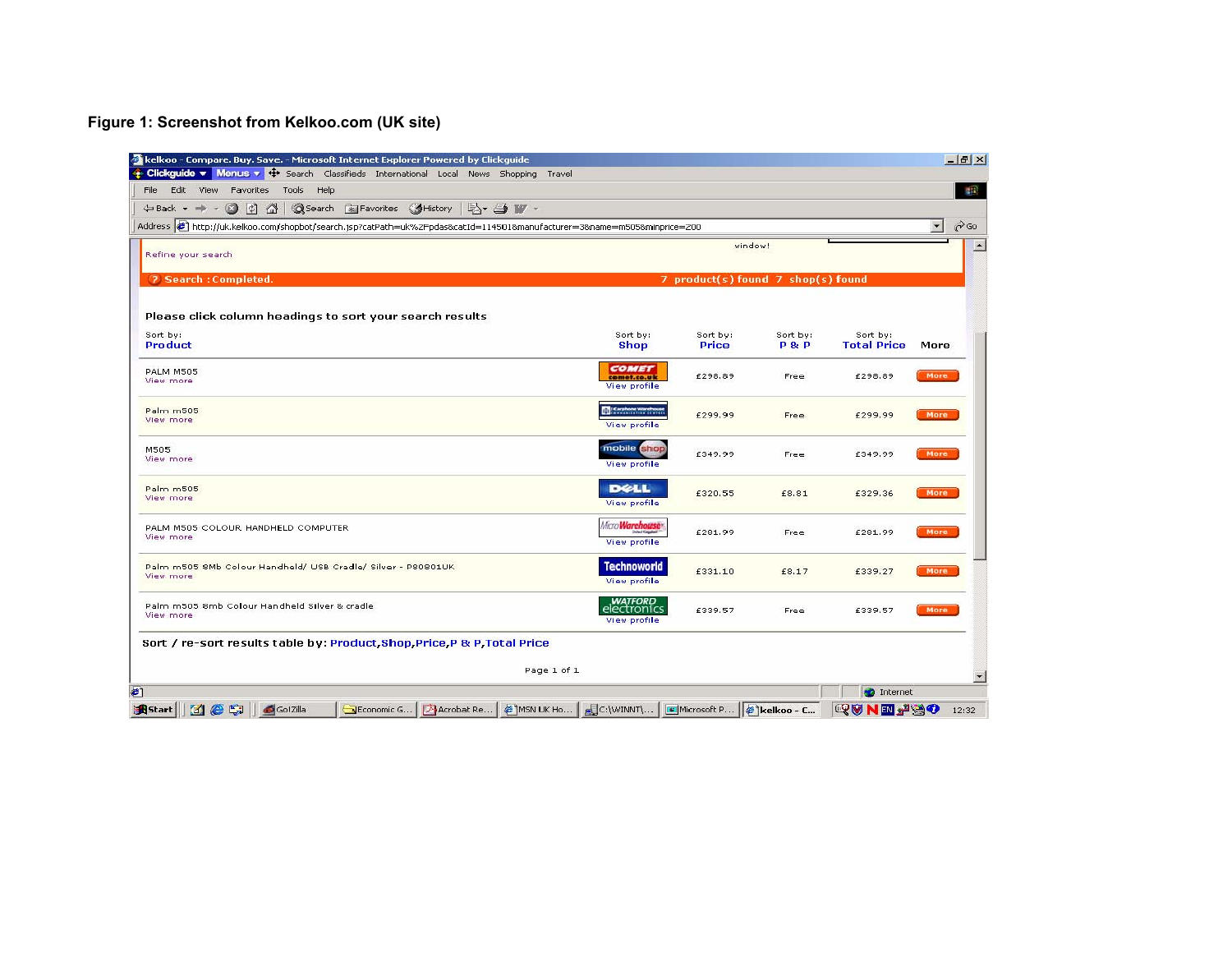| Taple 1: Summary Statistics                        |             |           |              |            |  |  |  |  |  |
|----------------------------------------------------|-------------|-----------|--------------|------------|--|--|--|--|--|
|                                                    | $25-Oct-01$ | 14-Dec-01 | $11$ -Jan-02 | $3-Mav-02$ |  |  |  |  |  |
| Average number of firms listing prices per product |             |           |              |            |  |  |  |  |  |
| France                                             |             |           |              |            |  |  |  |  |  |
| Italy                                              |             |           |              |            |  |  |  |  |  |
| Netherlands                                        |             |           |              |            |  |  |  |  |  |
| Spain                                              |             |           |              |            |  |  |  |  |  |
| Sweden                                             |             |           | ל            |            |  |  |  |  |  |
| UK                                                 |             |           |              |            |  |  |  |  |  |
| Denmark                                            |             |           |              |            |  |  |  |  |  |

### **Table 1: Summary Statistics**

### *Average Price Indices including and excluding sales tax (ST)*

| $\lambda$   |         | $\cdot$   |         |            |         |          |         |          |
|-------------|---------|-----------|---------|------------|---------|----------|---------|----------|
|             | with ST | $w$ /o ST | with ST | $w/o$ $ST$ | with ST | $w/o$ ST | with ST | $w/o$ ST |
| France      | 1.00    | 1.00      | 1.02    | 1.02       | 1.07    | 1.09     | 0.93    | 0.91     |
| Italy       | 1.02    | 1.02      | 1.02    | 1.02       | 1.01    | 1.01     | 0.92    | 0.90     |
| Netherlands | 0.99    | 1.00      | 1.00    | 1.01       | 0.96    | 0.96     | 1.00    | 1.01     |
| Spain       | 0.88    | 0.90      | 1.00    | 1.04       | 0.96    | 1.00     | 0.97    | 1.01     |
| Sweden      | 1.04    | 0.98      | 1.06    | 1.01       | 1.07    | 1.02     | 0.95    | 0.87     |
| UK          | 1.02    | 1.02      | 0.99    | 0.99       | 0.97    | 0.96     | 0.95    | 0.94     |
| Denmark     | 1.13    | 1.09      | 1.10    | 1.06       | 1.10    | 1.06     | 0.94    | 0.86     |

### *Minimum Price Indices including and excluding sales tax (ST)*

|             | with ST | $w/o$ $ST$ | with ST | $w/o$ $ST$ | with ST | $w/o$ $ST$ | with ST | $w/o$ $ST$ |
|-------------|---------|------------|---------|------------|---------|------------|---------|------------|
| France      | 1.00    | 1.00       | 1.03    | 1.04       | 0.99    | 0.99       | 0.92    | 0.90       |
| Italy       | 1.05    | 1.06       | 1.05    | 1.06       | 1.08    | 1.09       | 0.97    | 0.96       |
| Netherlands | 1.04    | 1.06       | 1.04    | 1.06       | 1.01    | 1.02       | 0.95    | 0.95       |
| Spain       | 0.92    | 0.95       | 1.05    | 1.11       | 0.98    | 1.02       | 1.00    | 1.04       |
| Sweden      | 1.05    | 1.00       | 1.11    | 1.07       | 1.05    | 1.00       | 0.94    | 0.86       |
| UK          | 1.05    | 1.06       | 1.01    | 1.01       | 0.98    | 0.98       | 0.89    | 0.86       |
| Denmark     | 1.14    | 1.11       | 1.14    | 1.11       | 1.12    | 1.08       | 0.93    | 0.85       |

*Coefficient of Variation of prices (average over all products: expressed as a percentage)*

| France      | 8.64  | 8.41 | 16.92 | 12.89 |
|-------------|-------|------|-------|-------|
| Italy       | 9.38  | 9.12 | 7.40  | 5.36  |
| Netherlands | 8.42  | 9.99 | 15.20 | 20.83 |
| Spain       | 6.33  | 7.80 | 9.08  | 11.41 |
| Sweden      | 11.96 | 9.64 | 11.04 | 11.60 |
| UK          | 9.20  | 8.77 | 10.44 | 14.70 |
| Denmark     | 10.90 | 9.68 | 11.33 | 16.31 |

### *Range in Prices (average over all products: expressed as a percentage)*

| $\sim$          | $\tilde{\phantom{a}}$<br>. . | . . | $\tilde{}$ |                |
|-----------------|------------------------------|-----|------------|----------------|
| France          |                              | 26  | ∩⊓         | 38             |
| Italy           | 23                           | フフ  |            | 14             |
| Netherlands     | 19                           | 19  | 33         | 68             |
| Spain<br>Sweden | 16                           | 19  | 22         | 24             |
|                 | 37                           | 23  | 29         | 4 <sub>1</sub> |
| UK              | 29                           | 24  | 29         | 46             |
| Denmark         |                              | 24  | 30         |                |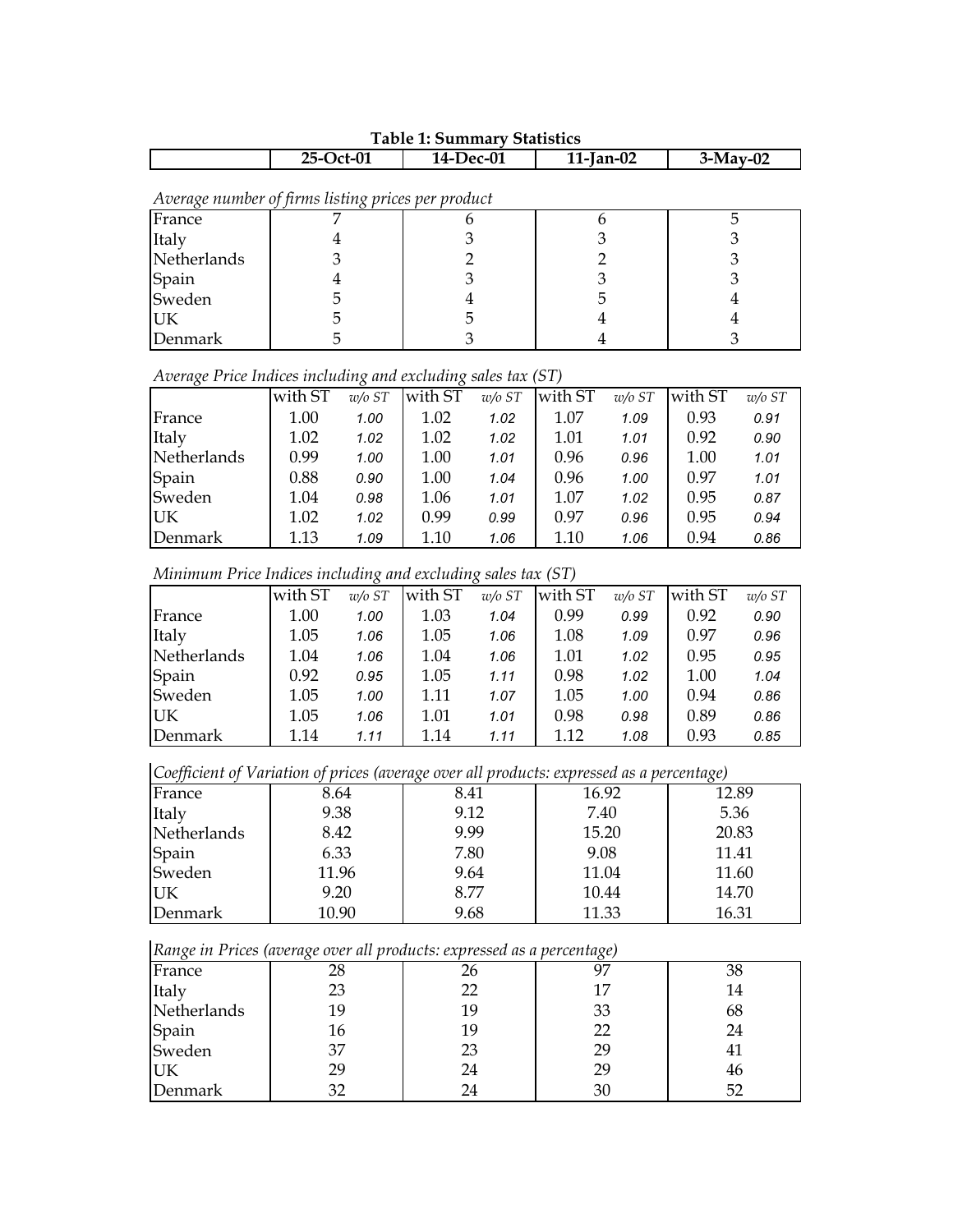|                             | Table 2: Descriptive Statistics for the Palm M505 |           |                |                |  |  |  |  |
|-----------------------------|---------------------------------------------------|-----------|----------------|----------------|--|--|--|--|
|                             | 25-Oct-01                                         | 14-Dec-01 | $11$ -Jan-02   | $3-May-02$     |  |  |  |  |
| Number of Firms             |                                                   |           |                |                |  |  |  |  |
| France                      | 10                                                | 8         | 10             | 10             |  |  |  |  |
| Italy                       | 5                                                 | 3         | 5              | 7              |  |  |  |  |
| Netherlands                 | $\overline{4}$                                    | 3         | 3              | $\overline{2}$ |  |  |  |  |
| Spain                       | 5                                                 | 6         | $\overline{2}$ | $\overline{2}$ |  |  |  |  |
| Sweden                      | 6                                                 | 6         | 8              | 10             |  |  |  |  |
| UK                          | 5                                                 | 6         | 5              | 3              |  |  |  |  |
| Denmark                     | 6                                                 | 5         | 5              | 5              |  |  |  |  |
| Average Price in $\epsilon$ |                                                   |           |                |                |  |  |  |  |
| France                      | 499                                               | 513       | 515            | 493            |  |  |  |  |
| Italy                       | 482                                               | 482       | 477            | 483            |  |  |  |  |
| Netherlands                 | 494                                               | 484       | 481            | 508            |  |  |  |  |
| Spain                       | 479                                               | 482       | 498            | 498            |  |  |  |  |
| Sweden                      | 558                                               | 599       | 593            | 557            |  |  |  |  |
| <b>UK</b>                   | 527                                               | 501       | 503            | 514            |  |  |  |  |
| Denmark                     | 565                                               | 527       | 527            | 522            |  |  |  |  |
| Minimum Price in $\epsilon$ |                                                   |           |                |                |  |  |  |  |
| France                      | 410                                               | 473       | 485            | 459            |  |  |  |  |
| Italy                       | 464                                               | 455       | 455            | 455            |  |  |  |  |
| Netherlands                 | 443                                               | 443       | 442            | 490            |  |  |  |  |
| Spain                       | 448                                               | 448       | 486            | 486            |  |  |  |  |
| Sweden                      | 521                                               | 557       | 560            | 511            |  |  |  |  |
| <b>UK</b>                   | 491                                               | 490       | 490            | 490            |  |  |  |  |
| Denmark                     | 495                                               | 488       | 488            | 454            |  |  |  |  |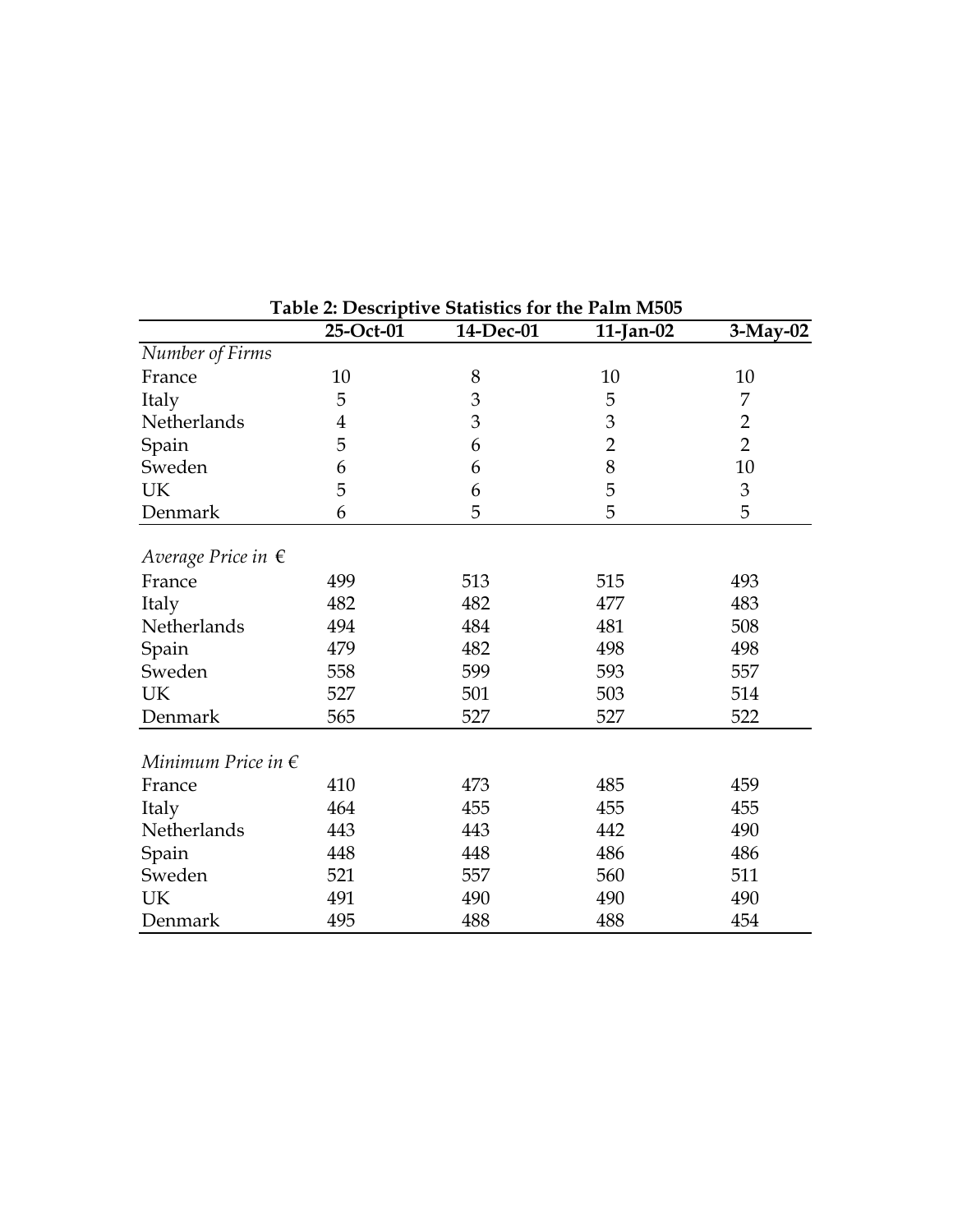|                                       | 25-Oct-01      | 14-Dec-01      | Table 9. Descriptive blatistics for the CD Hotshot by Unaggy<br>$11$ -Jan-02 | $3-May-02$     |
|---------------------------------------|----------------|----------------|------------------------------------------------------------------------------|----------------|
| Number of Firms                       |                |                |                                                                              |                |
| France                                | $\overline{4}$ | 6              | 5                                                                            | 7              |
| Italy                                 | 5              | 5              | 5                                                                            | $\overline{4}$ |
| Netherlands                           | 4              | $\overline{2}$ | $\mathbf{1}$                                                                 | 6              |
| Spain                                 | 5              | 3              | $\overline{2}$                                                               | 3              |
| Sweden                                | 8              | $\overline{4}$ | 5                                                                            | $\overline{4}$ |
| UK                                    | 7              | 7              | 5                                                                            | $\overline{4}$ |
| Denmark                               | 3              | $\overline{2}$ | $\overline{2}$                                                               | $\overline{2}$ |
|                                       |                |                |                                                                              |                |
| Average Price in $\epsilon$<br>France | 17.39          | 18.76          | 19.09                                                                        | 19.12          |
|                                       | 17.95          | 17.95          | 17.29                                                                        |                |
| Italy                                 |                |                |                                                                              | 18.18          |
| Netherlands                           | 18.30          | 19.43          | 17.22                                                                        | 18.02          |
| Spain                                 | 17.39          | 17.32          | 21.87                                                                        | 18.67          |
| Sweden                                | 16.75          | 19.15          | 18.25                                                                        | 14.17          |
| <b>UK</b>                             | 17.11          | 17.58          | 16.87                                                                        | 15.41          |
| Denmark                               | 20.27          | 20.36          | 19.02                                                                        | 16.96          |
| Minimum Price in $\epsilon$           |                |                |                                                                              |                |
| France                                | 13.60          | 13.70          | 17.50                                                                        | 13.87          |
| Italy                                 | 16.43          | 16.43          | 16.42                                                                        | 16.43          |
| Netherlands                           | 14.55          | 16.82          | 17.22                                                                        | 13.08          |
| Spain                                 | 16.23          | 15.31          | 20.73                                                                        | 15.96          |
| Sweden                                | 14.09          | 16.14          | 14.63                                                                        | 10.69          |
| <b>UK</b>                             | 14.50          | 14.50          | 14.50                                                                        | 11.27          |
| Denmark                               | 20.13          | 20.16          | 17.47                                                                        | 15.75          |

| Table 3: Descriptive Statistics for the CD Hotshot by Shaggy |  |  |  |
|--------------------------------------------------------------|--|--|--|
|                                                              |  |  |  |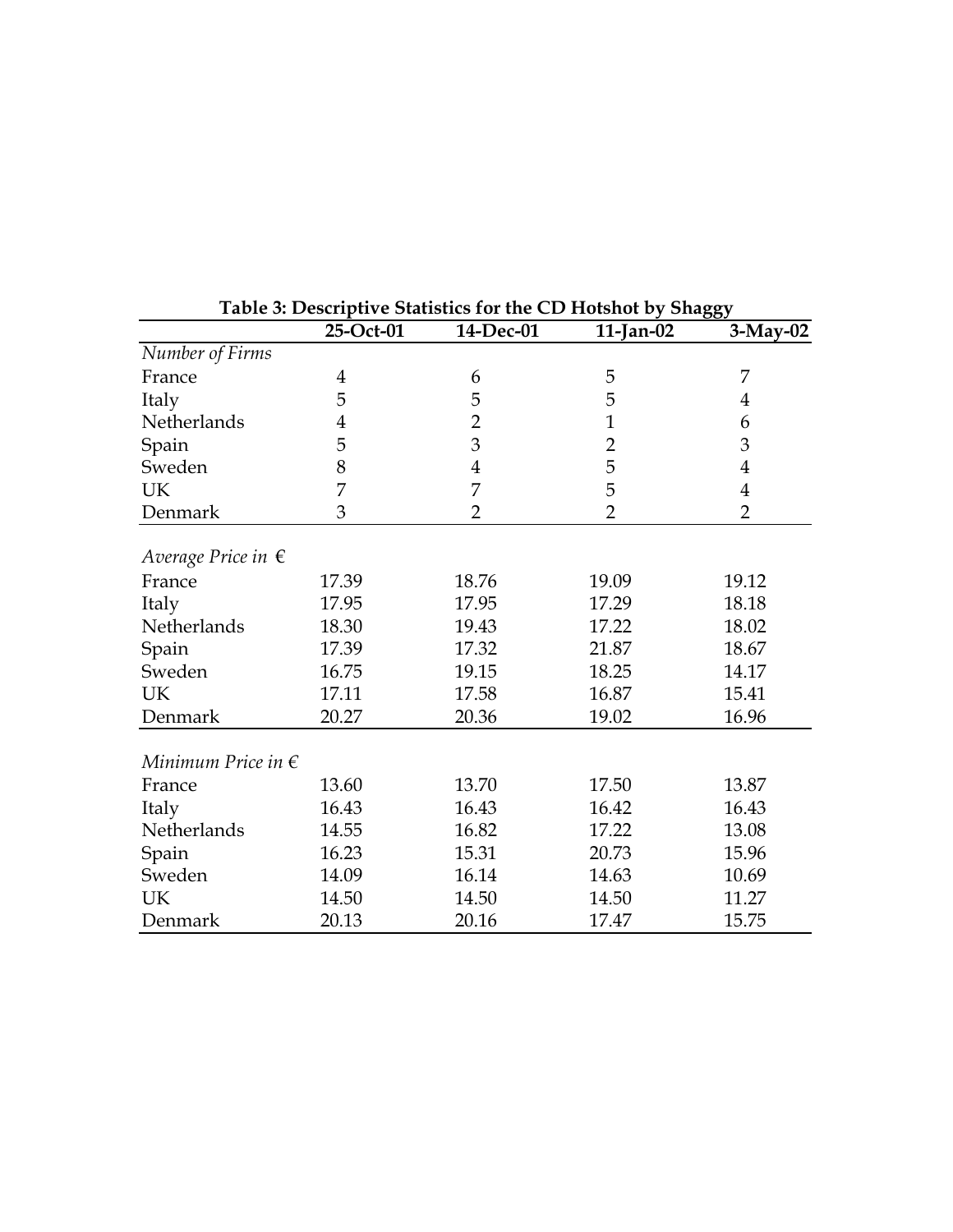|                      | Model 1      |                | Model 2      |                | Model 3                 |                |
|----------------------|--------------|----------------|--------------|----------------|-------------------------|----------------|
|                      | Coeff.       | $t$ -statistic | Coeff.       | $t$ -statistic | Coeff.                  | $t$ -statistic |
| Dep. variable        | Log(Price)   |                | Log(Price)   |                | $Log(\overline{Price})$ |                |
| No of firm dummies:  |              |                |              |                |                         |                |
| 2 firms              | $-0.031$     | $-1.12$        | $-0.033$     | $-1.17$        | $-0.033$                | $-1.17$        |
| 3 firms              | $-0.040$     | $-1.63$        | $-0.042$ *   | $-1.70$        | $-0.042$ **             | $-1.72$        |
| 4 firms              |              |                | $-0.068$ *** | $-2.88$        | $-0.072$ ***            | $-3.03$        |
| 5 firms              |              |                | $-0.049$ **  | $-2.15$        | $-0.052$ **             | $-2.28$        |
| 6 firms              |              |                | $-0.069$ *** | $-2.87$        | $-0.073$ ***            | $-3.02$        |
| 7 firms              |              |                |              |                | $-0.062$ **             | $-2.41$        |
| 8 firms              |              |                |              |                | $-0.058$ **             | $-2.26$        |
| 9 firms              |              |                |              |                | $-0.114$ ***            | $-3.87$        |
| 10 firms             |              |                |              |                | $-0.041$                | $-1.56$        |
| 11 firms             |              |                |              |                | $-0.151$ ***            | $-4.58$        |
| 12 firms             |              |                |              |                | $-0.096$ ***            | $-2.76$        |
| 13 firms             |              |                |              |                | $-0.102$ **             | $-2.37$        |
| more than 3 firms    | $-0.061$ *** | $-2.72$        |              |                |                         |                |
| more than 6 firms    |              |                | $-0.068$ *** | $-2.85$        |                         |                |
|                      |              |                |              |                |                         |                |
| Country/Time dummies | Yes          |                | Yes          |                | Yes                     |                |
| Product/Time dummies | Yes          |                | Yes          |                | Yes                     |                |
| constant             | 5.931 ***    | 153.59         | $5.940$ ***  | 152.19         | 5.957 ***               | 150.34         |
| No of Obs.           | 2633         |                | 2633         |                | 2633                    |                |
| F                    | (143, 2489)  | $= 3737.23$    | (146, 2486)  | $= 3634.61$    | (152, 2480)             | $= 3511.52$    |
| Prob>F               | 0            |                | 0            |                | 0                       |                |
| R-squared            | 0.99         |                | 0.99         |                | 0.99                    |                |
| <b>Root MSE</b>      | 0.17         |                | 0.17         |                | 0.17                    |                |

| Table 4: Log (Price) and number of firms listing prices in national markets |  |  |  |  |
|-----------------------------------------------------------------------------|--|--|--|--|
|                                                                             |  |  |  |  |

*Note:* Robust standard errors are calculated, allowing for heteroscedasticity and

first order serial correlation.

\* p-value of hypothesis test < 0.10

\*\* p-value of hypothesis test < 0.05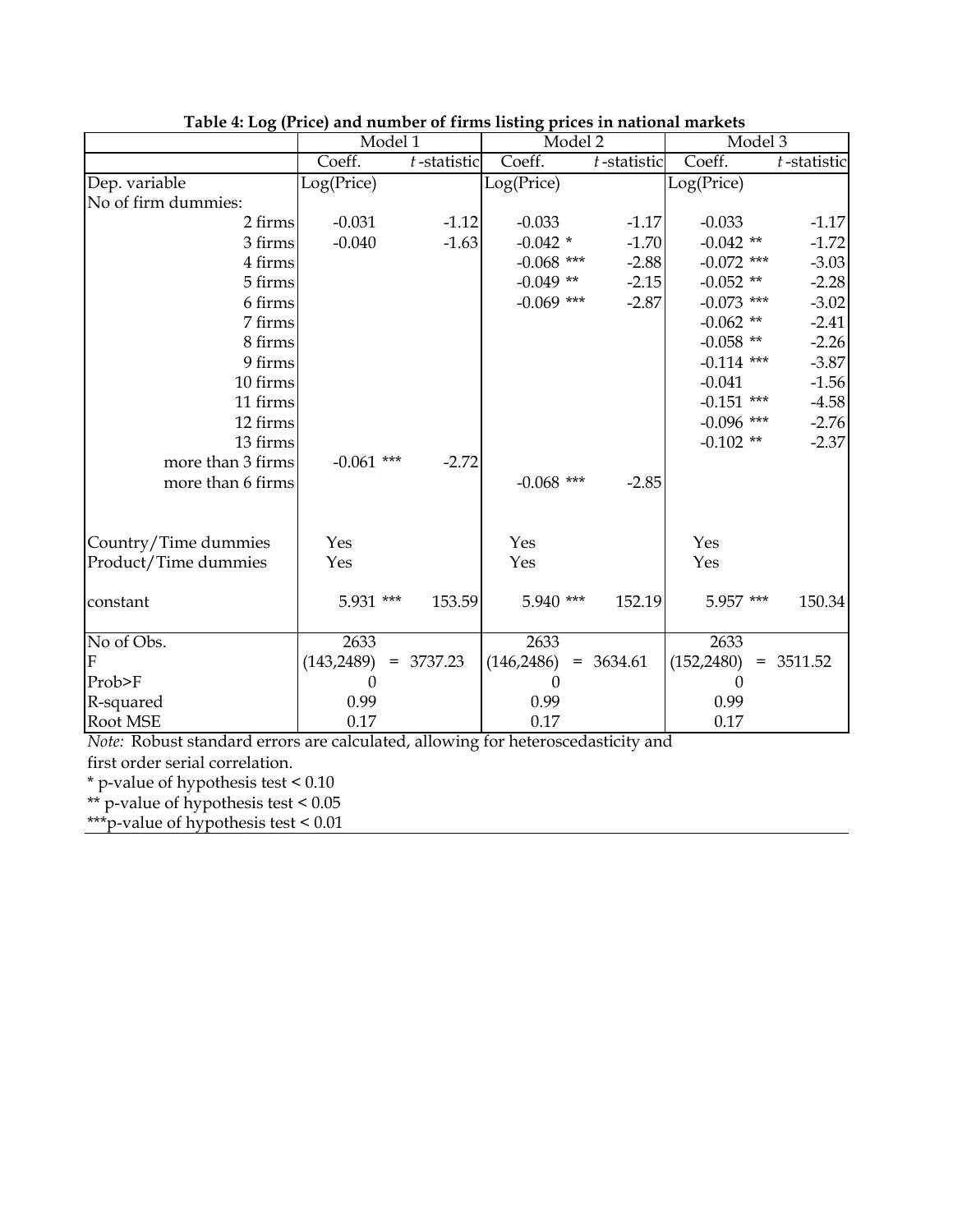|                      | Model 1         |                | Model <sub>2</sub> |                | Model 3         |                |
|----------------------|-----------------|----------------|--------------------|----------------|-----------------|----------------|
|                      | Coeff           | $t$ -statistic | Coeff.             | $t$ -statistic | Coeff.          | $t$ -statistic |
| Dep. variable        | Log (Min Price) |                | Log (Min Price)    |                | Log (Min Price) |                |
| No of firm dummies:  |                 |                |                    |                |                 |                |
| 2 firms              | $-0.119$ ***    | $-3.41$        | $-0.122$ ***       | $-3.47$        | $-0.122$ ***    | $-3.46$        |
| 3 firms              | $-0.159$ ***    | $-4.33$        | $-0.162$ ***       | $-4.38$        | $-0.162$ ***    | $-4.36$        |
| 4 firms              |                 |                | $-0.191$ ***       | $-5.69$        | $-0.193$ ***    | $-5.74$        |
| 5 firms              |                 |                | $-0.181$ ***       | $-5.67$        | $-0.183$ ***    | $-5.71$        |
| 6 firms              |                 |                | $-0.230$ ***       | $-6.02$        | $-0.231$ ***    | $-6.08$        |
| 7 firms              |                 |                |                    |                | $-0.252$ ***    | $-5.16$        |
| 8 firms              |                 |                |                    |                | $-0.225$ ***    | $-4.70$        |
| 9 firms              |                 |                |                    |                | $-0.318$ ***    | $-5.86$        |
| 10 firms             |                 |                |                    |                | $-0.229$ ***    | $-4.42$        |
| 11 firms             |                 |                |                    |                | $-0.348$ ***    | $-6.06$        |
| 12 firms             |                 |                |                    |                | $-0.304$ **     | $-4.18$        |
| 13 firms             |                 |                |                    |                | $-0.257$ ***    | $-3.95$        |
| more than 3 firms    |                 |                |                    |                |                 |                |
| more than 6 firms    | $-0.204$ ***    | $-6.60$        | $-0.254$ ***       | $-6.49$        |                 |                |
| Country/Time dummies | Yes             |                | Yes                |                | Yes             |                |
| Product/Time dummies | Yes             |                | Yes                |                | Yes             |                |
| constant             | 5.966 ***       | 118.22         | 5.989 ***          | 119.24         | $6.000$ ***     | 112.66         |
| No of Obs.           | 673             |                | 673                |                | 673             |                |
|                      | $F(138,529) =$  |                | $F(141,526)$ =     |                | $F(146,520)=$   |                |
| Prob>F               |                 |                |                    |                |                 |                |
| R-squared            | 0.99            |                | 0.99               |                | 0.99            |                |
| Root MSE             | 0.19            |                | 0.19               |                | 0.19            |                |

**Table 5: Log (Min Price) and number of firms listing prices in national markets** 

*Note:* Robust standard errors are calculated, allowing for heteroscedasticity and

first order serial correlation.

\* p-value of hypothesis test < 0.10

\*\* p-value of hypothesis test < 0.05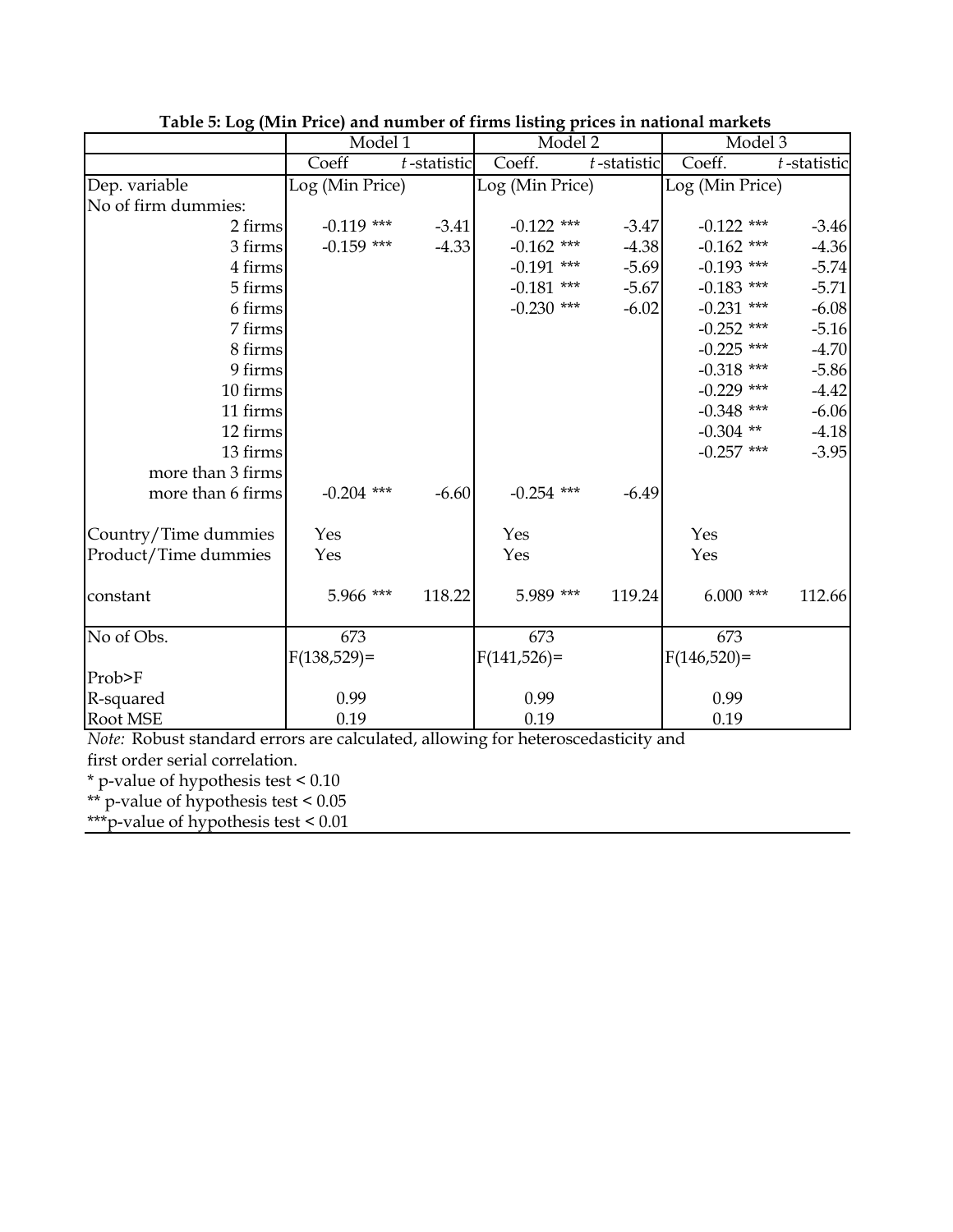|                      | radic v. Dog(price) by regions | Model 1 |                | Model 2                |             |
|----------------------|--------------------------------|---------|----------------|------------------------|-------------|
|                      | Coeff.                         |         | $t$ -statistic | Coeff.                 | t-statistic |
| Dependent variable   | Log(Price)                     |         |                | Log(Price)             |             |
| Regional dummies:    |                                |         |                |                        |             |
| Eurozone             | $-0.059$ ***                   |         | $-4.63$        |                        |             |
| Italy                |                                |         |                | $-0.019$               | $-1.03$     |
| Netherlands          |                                |         |                | 0.003                  | 0.10        |
| Spain                |                                |         |                | $-0.098$ ***           | $-2.62$     |
| Sweden               |                                |         |                | 0.023                  | 1.17        |
| UK                   |                                |         |                | 0.004                  | 0.23        |
| Denmark              |                                |         |                | $0.079$ ***            | 4.51        |
| Region/date dummies: |                                |         |                |                        |             |
| Eurozone*Dec         | 0.027                          |         | 1.54           |                        |             |
| Eurozone*Jan         | 0.012                          |         | 0.64           |                        |             |
| Eurozone*May         | $0.063$ ***                    |         | 2.80           |                        |             |
| Italy*Dec            |                                |         |                | $-0.009$               | $-0.37$     |
| Italy*Jan            |                                |         |                | 0.002                  | 0.09        |
| Italy*May            |                                |         |                | 0.002                  | 0.05        |
| Netherlands*Dec      |                                |         |                | $-0.037$               | $-1.03$     |
| Netherlands*Jan      |                                |         |                | $-0.072$ *             | $-1.65$     |
| Netherlands*May      |                                |         |                | 0.045                  | 0.98        |
| Spain*Dec            |                                |         |                | 0.059                  | 1.36        |
| Spain*Jan            |                                |         |                | 0.053                  | 1.11        |
| Spain*May            |                                |         |                | $0.101 *$              | 1.94        |
| Sweden*Dec           |                                |         |                | 0.006                  | 0.24        |
| Sweden*Jan           |                                |         |                | 0.035                  | 1.29        |
| Sweden*May           |                                |         |                | $-0.017$               | $-0.50$     |
| UK*Dec               |                                |         |                | $-0.022$               | $-0.93$     |
| UK*Jan               |                                |         |                | $-0.025$               | $-1.03$     |
| UK*May               |                                |         |                | 0.015                  | 0.46        |
| Denmark*Dec          |                                |         |                | $-0.045$ *             | $-1.67$     |
| Denmark*Jan          |                                |         |                | $-0.023$               | $-0.78$     |
| Denmark*May          |                                |         |                | $-0.098$ **            | $-2.33$     |
|                      |                                |         |                |                        |             |
| Product/Date dummies | Yes                            |         |                | Yes                    |             |
| Firm dummies         | Yes                            |         |                | Yes                    |             |
| Constant             | 5.958 ***                      |         | 156.87         | 5.940 ***              | 152.19      |
| No. of Obs.          | 2633                           |         |                | 2633                   |             |
| F                    | (126, 2506)                    |         | $= 3973.09$    | $(146,2486) = 3634.61$ |             |
| Prob>F               | $\theta$                       |         |                | $\theta$               |             |
| R-squared            | 0.99                           |         |                | 0.99                   |             |
| Root MSE             | 0.17                           |         |                | 0.17                   |             |

**Table 6: Log(price) by regions**

*Note:* Robust standard errors are calculated, allowing for

heteroscedasticity and first order serial correlation.

\* p-value of hypothesis test < 0.10

\*\* p-value of hypothesis test < 0.05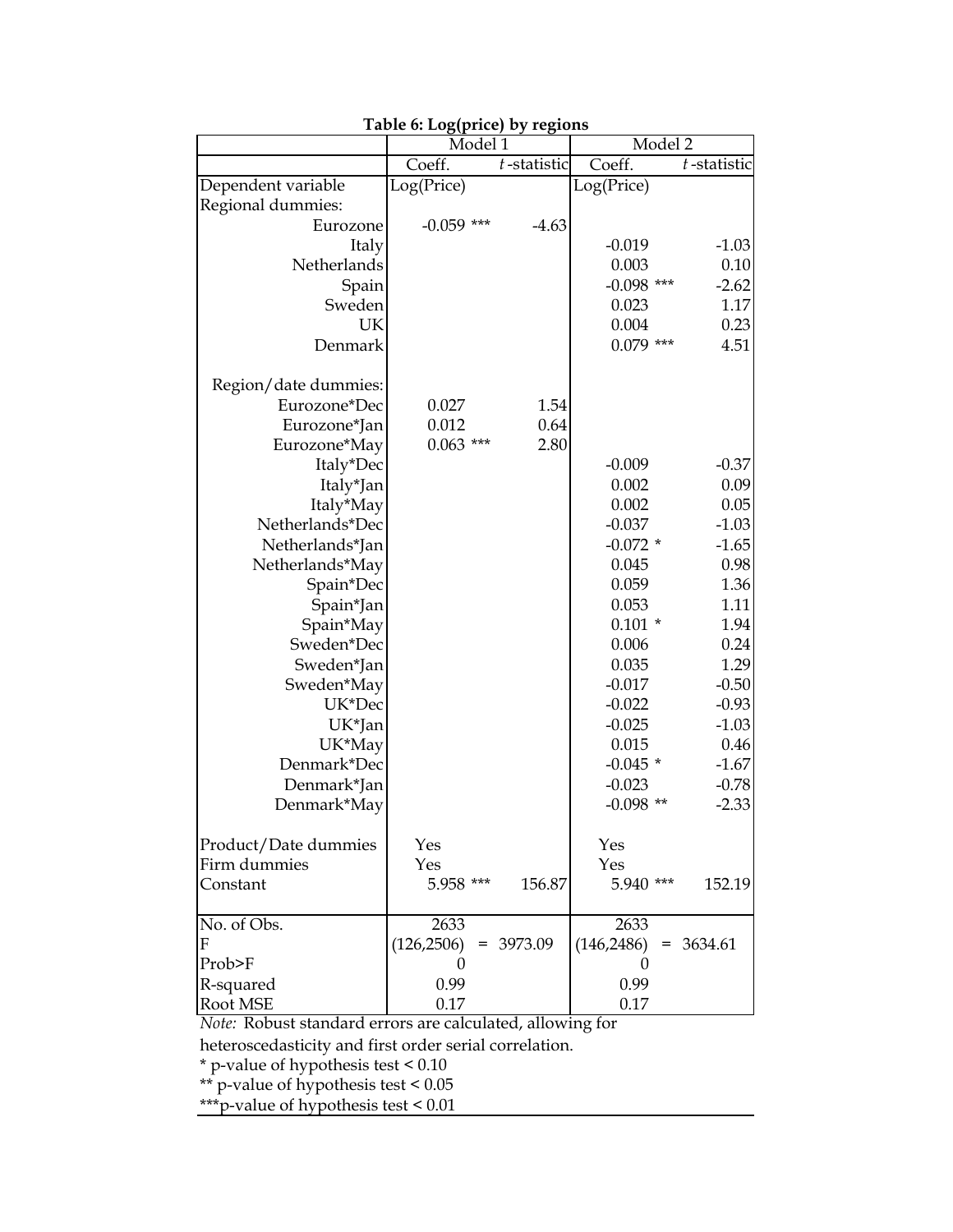|                      | Model 1         |                | Model <sub>2</sub> |             |
|----------------------|-----------------|----------------|--------------------|-------------|
|                      | Coeff           | $t$ -statistic | Coeff              | t-statistic |
| Dependent variable   | Log (Min Price) |                | Log (Min Price)    |             |
| Regional dummies:    |                 |                |                    |             |
| Eurozone             | $-0.089$ ***    | $-2.98$        |                    |             |
| Italy                |                 |                | $-0.058$           | $-1.32$     |
| Netherlands          |                 |                | $-0.035$           | $-0.55$     |
| Spain                |                 |                | $-0.144$           | $-1.61$     |
| Sweden               |                 |                | $-0.005$           | $-0.10$     |
| UK                   |                 |                | 0.012              | 0.28        |
| Denmark              |                 |                | $0.091*$           | 1.85        |
| Region/date dummies: |                 |                |                    |             |
| Eurozone*Dec         | 0.032           | 0.84           |                    |             |
| Eurozone*Jan         | 0.024           | 0.56           |                    |             |
| Eurozone*May         | $0.115$ **      | 2.48           |                    |             |
| Italy*Dec            |                 |                | $-0.009$           | $-0.16$     |
| Italy*Jan            |                 |                | 0.013              | 0.21        |
| Italy*May            |                 |                | 0.015              | 0.21        |
| Netherlands*Dec      |                 |                | $-0.047$           | $-0.60$     |
| Netherlands*Jan      |                 |                | $-0.113$           | $-1.30$     |
| Netherlands*May      |                 |                | 0.004              | 0.04        |
| Spain*Dec            |                 |                | 0.072              | 0.70        |
| Spain*Jan            |                 |                | 0.045              | 0.40        |
| Spain*May            |                 |                | 0.148              | 1.30        |
| Sweden*Dec           |                 |                | 0.015              | 0.25        |
| Sweden*Jan           |                 |                | 0.025              | 0.37        |
| Sweden*May           |                 |                | $-0.004$           | $-0.06$     |
| UK*Dec               |                 |                | $-0.032$           | $-0.54$     |
| UK*Jan               |                 |                | $-0.066$           | $-1.04$     |
| UK*May               |                 |                | $-0.053$           | $-0.76$     |
| Denmark*Dec          |                 |                | $-0.069$           | $-1.04$     |
| Denmark*Jan          |                 |                | $-0.049$           | $-0.68$     |
| Denmark*May          |                 |                | $-0.159*$          | $-1.84$     |
| Product/Time dummies | Yes             |                | Yes                |             |
| Firm dummies         | Yes             |                | Yes                |             |
| Constant             | 5.987 ***       | 189.56         | 5.989 ***          | 119.24      |
| No. of Obs.          | 673             |                | 673                |             |
| F                    | (121, 546)      |                | (141, 526)         |             |
| Prob>F               |                 |                |                    |             |
| R-squared            | 0.98            |                | 0.99               |             |
| Root MSE             | 0.19            |                | 0.19               |             |

**Table 7: Log(min price) by regions**

*Note:* Robust standard errors are calculated, allowing for

heteroscedasticity and first order serial correlation.

\* p-value of hypothesis test < 0.10

\*\* p-value of hypothesis test < 0.05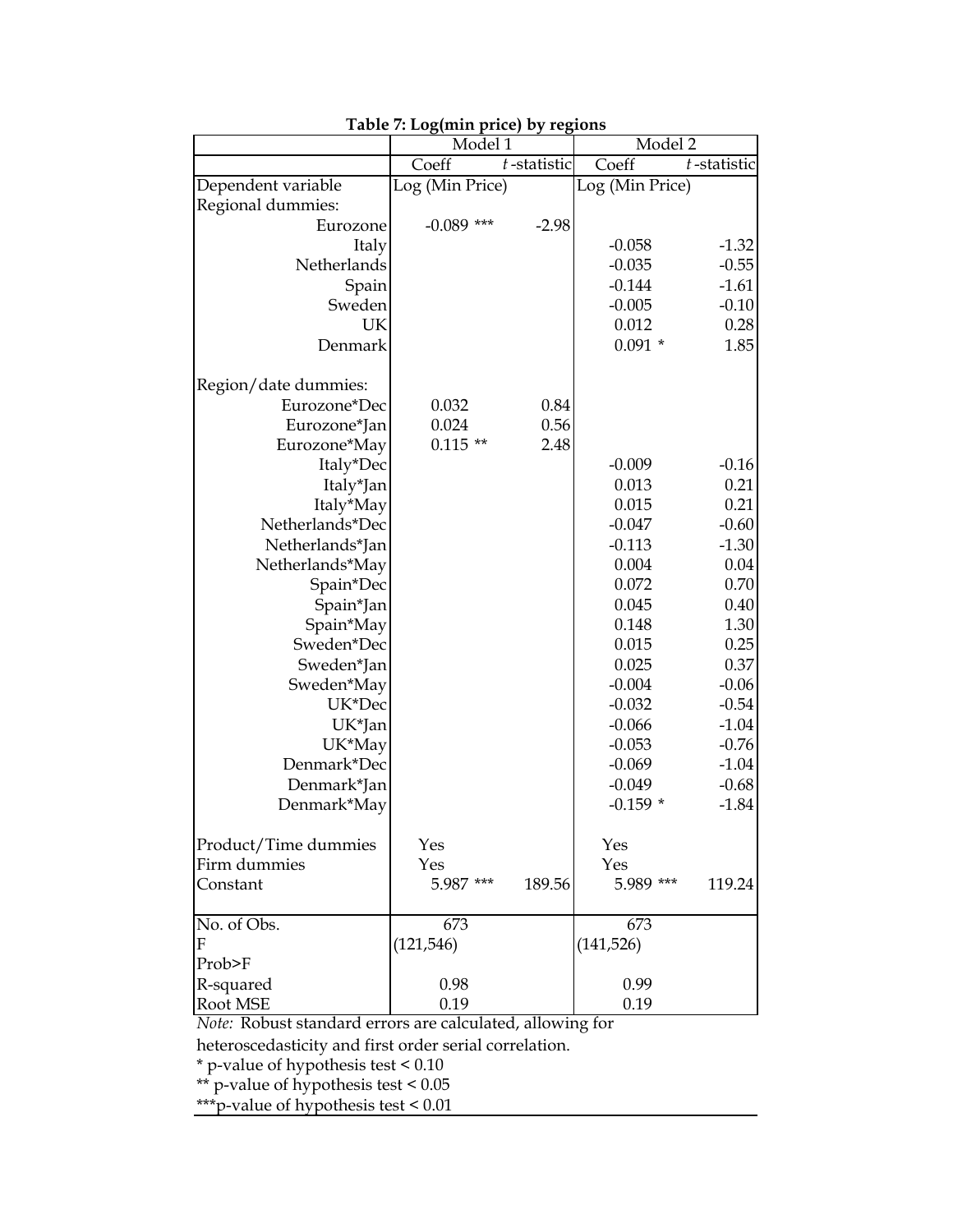### **Appendix 1: The Products List**

### **Gaming Consoles**

Playstation 2 Ninetendo Gameboy Advance Sega Dreamcast

#### **Games**

Super Mario Advance (Gameboy Advance) Fifa 2001 (PC) Black & White (PC) Pokemon Gold (Gameboy Color) Gran Turismo 3 (Playstation 2)

### **Music CDs**

Gorillaz (Gorillaz) No Angel (Dido) Hot Shot (Shaggy) Hybrid Theory (Linkin Park) All That You Can't Leave Behind (U2)

#### **PDAs**

Palm Vx Palm 505 Compaq iPaq H3630 Handspring Visor Delux HP Jordana 720

### **Printers**

Epson Stylus Color 1160 Epson Sylus Photo 1290 Canon S600 Canon S800 HP Deskjet 840

### **Scanners**

Epson 1640SU Photo Cannon CanoScan N656U HP ScanJet 5370C Epson Expression 1600 Pro HP ScanJet 5300C